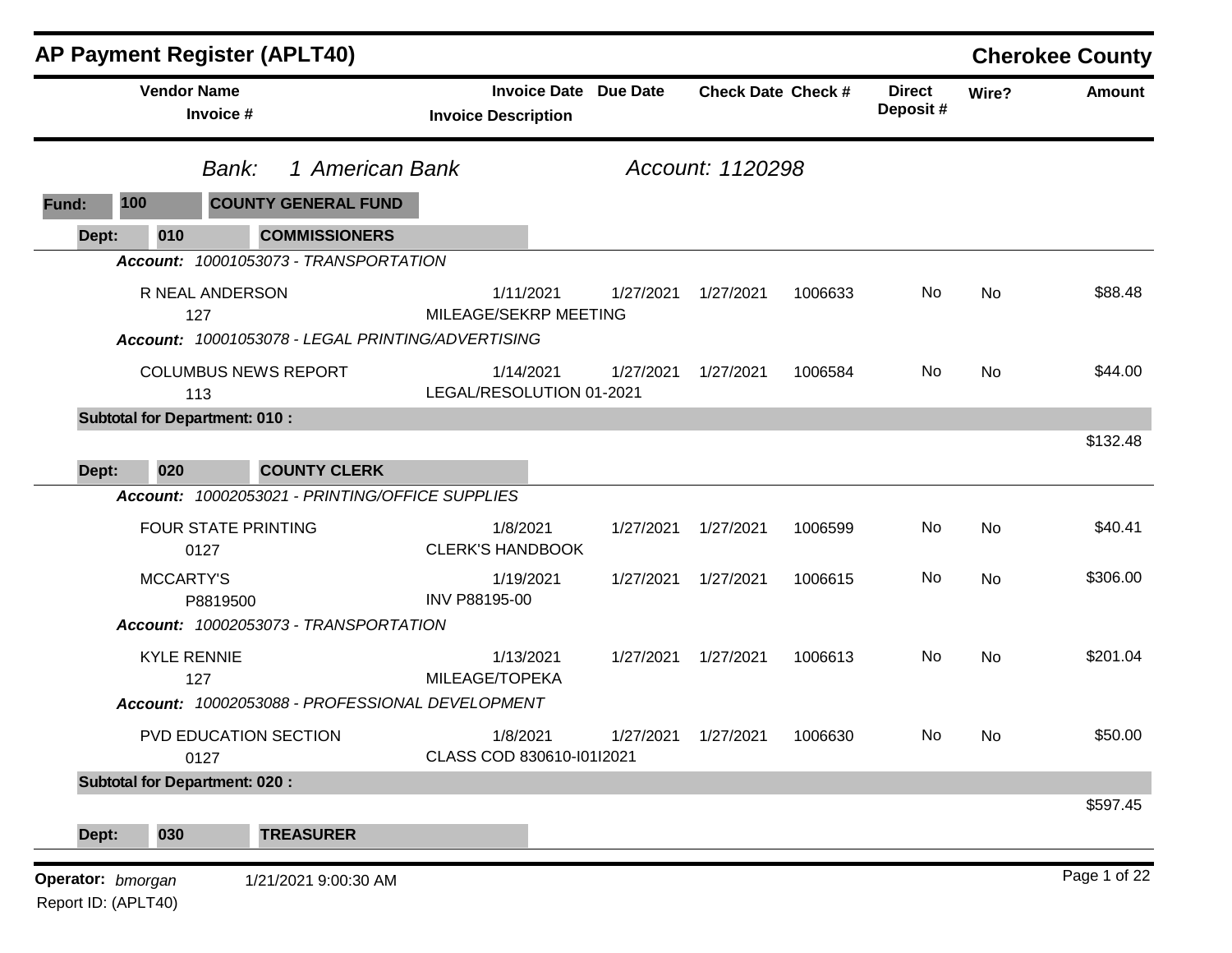| <b>AP Payment Register (APLT40)</b>             |                                                            |            |                           |         |                           |           | <b>Cherokee County</b> |
|-------------------------------------------------|------------------------------------------------------------|------------|---------------------------|---------|---------------------------|-----------|------------------------|
| <b>Vendor Name</b><br>Invoice #                 | <b>Invoice Date Due Date</b><br><b>Invoice Description</b> |            | <b>Check Date Check #</b> |         | <b>Direct</b><br>Deposit# | Wire?     | Amount                 |
| Account: 10003053021 - PRINTING/OFFICE SUPPLIES |                                                            |            |                           |         |                           |           |                        |
| QUILL CORPORATION<br>13597282                   | 1/19/2021<br>INV 13597282                                  | 1/27/2021  | 1/27/2021                 | 1006632 | No                        | <b>No</b> | \$31.52                |
| QUILL CORPORATION<br>13398044                   | 12/31/2020<br>INV 13398044                                 | 12/31/2020 | 1/27/2021                 | 1006632 | No.                       | No        | \$63.56                |
| <b>QUILL CORPORATION</b><br>13604286            | 1/19/2021<br>INV 13604286                                  | 1/27/2021  | 1/27/2021                 | 1006632 | No.                       | No        | \$22.99                |
| Account: 10003053074 - TELEPHONE BILLS          |                                                            |            |                           |         |                           |           |                        |
| <b>SUMNERONE</b><br>2752111                     | 1/19/2021<br>INV 2752111                                   | 1/27/2021  | 1/27/2021                 | 1006642 | No                        | <b>No</b> | \$97.97                |
| <b>SUMNERONE</b><br>2753188                     | 1/19/2021<br>INV 2753188                                   | 1/27/2021  | 1/27/2021                 | 1006642 | No.                       | <b>No</b> | \$198.81               |
| Account: 10003053075 - DUES/SUBSCRIPTIONS       |                                                            |            |                           |         |                           |           |                        |
| <b>COLUMBUS NEWS REPORT</b><br>3136             | 1/19/2021<br>12 MONTH SUBSCRIPTION/CO TREAS                | 1/27/2021  | 1/27/2021                 | 1006584 | No.                       | <b>No</b> | \$135.00               |
| <b>Subtotal for Department: 030:</b>            |                                                            |            |                           |         |                           |           |                        |
| 040<br><b>ATTORNEY</b><br>Dept:                 |                                                            |            |                           |         |                           |           | \$549.85               |
| Account: 10004053021 - PRINTING/OFFICE SUPPLIES |                                                            |            |                           |         |                           |           |                        |
| <b>ARVEST BANK</b><br>127 ATT2                  | 12/18/2020<br>ACCT 4485630001141977                        | 12/31/2020 | 1/27/2021                 | 1006567 | No.                       | <b>No</b> | \$129.10               |
| Account: 10004053023 - EMPLOYEE FOOD/MEALS      |                                                            |            |                           |         |                           |           |                        |
| <b>ARVEST BANK</b><br><b>127 ATT</b>            | 12/29/2020<br>ACCT 4485630001141936                        | 12/31/2020 | 1/27/2021                 | 1006567 | No.                       | No        | \$14.82                |
| <b>ARVEST BANK</b><br><b>127 ATT1</b>           | 12/31/2020<br>ACCT 4485630001141944                        | 12/31/2020 | 1/27/2021                 | 1006567 | No.                       | <b>No</b> | \$14.68                |
| Account: 10004053030 - GASOLINE                 |                                                            |            |                           |         |                           |           |                        |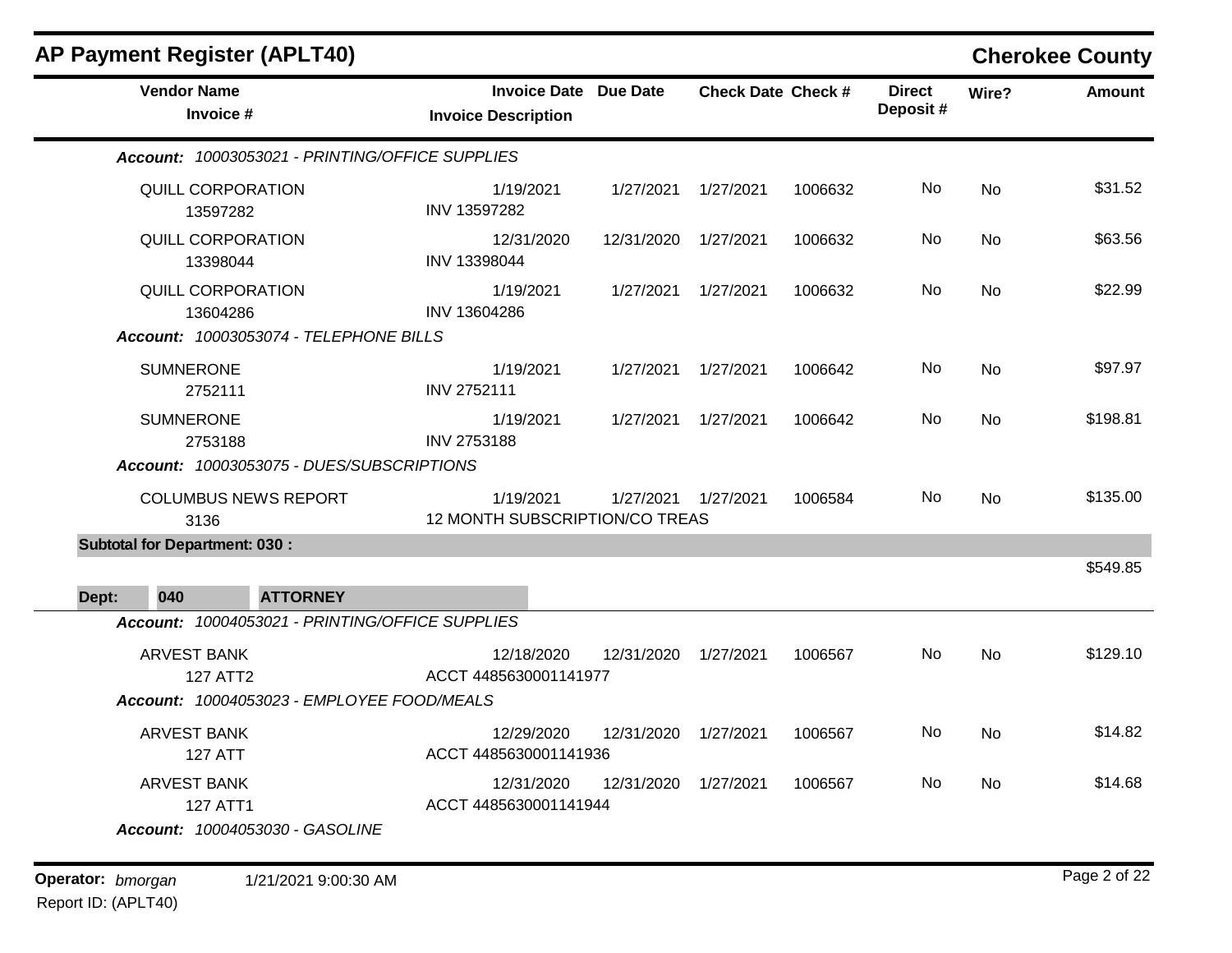| <b>Vendor Name</b><br>Invoice #                                                                                         | <b>Invoice Date Due Date</b><br><b>Invoice Description</b> |                      | <b>Check Date Check #</b> |         | <b>Direct</b><br>Deposit# | Wire?     | <b>Amount</b> |
|-------------------------------------------------------------------------------------------------------------------------|------------------------------------------------------------|----------------------|---------------------------|---------|---------------------------|-----------|---------------|
| <b>ARVEST BANK</b><br><b>127 ATT1</b>                                                                                   | 12/31/2020<br>ACCT 4485630001141944                        | 12/31/2020 1/27/2021 |                           | 1006567 | No                        | <b>No</b> | \$121.72      |
| <b>ARVEST BANK</b><br><b>127 ATT</b><br>Account: 10004053075 - DUES/SUBSCRIPTIONS                                       | 12/29/2020<br>ACCT 4485630001141936                        | 12/31/2020           | 1/27/2021                 | 1006567 | No.                       | <b>No</b> | \$37.02       |
| CHEROKEE COUNTY LAW LIBRARY<br>127 ATT2                                                                                 | 1/19/2021<br>2021 REGISTRATON #27522                       |                      | 1/27/2021 1/27/2021       | 1006578 | No                        | <b>No</b> | \$10.00       |
| CHEROKEE COUNTY LAW LIBRARY<br><b>127 ATT</b>                                                                           | 1/19/2021<br>2021 REGISTRATION #25949                      | 1/27/2021            | 1/27/2021                 | 1006578 | No.                       | <b>No</b> | \$10.00       |
| CHEROKEE COUNTY LAW LIBRARY<br>127 ATT1                                                                                 | 1/19/2021<br>2021 REGISTRATION #20862                      | 1/27/2021            | 1/27/2021                 | 1006578 | No.                       | No        | \$10.00       |
| Account: 10004053081 - MISC EXPENSE<br><b>ARVEST BANK</b><br><b>127 ATT</b><br>Account: 10004053089 - OTHER CONTRACTUAL | 12/29/2020<br>ACCT 4485630001141936                        | 12/31/2020 1/27/2021 |                           | 1006567 | No                        | <b>No</b> | \$22.80       |
| <b>ARVEST BANK</b><br><b>127 ATT2</b>                                                                                   | 12/18/2020<br>ACCT 4485630001141977                        | 12/31/2020 1/27/2021 |                           | 1006567 | No.                       | No        | \$38.00       |
| <b>THOMSON WEST</b><br>843592217                                                                                        | 1/19/2021<br>INV 843592217                                 |                      | 1/27/2021  1/27/2021      | 1006645 | No.                       | <b>No</b> | \$292.95      |
| <b>Subtotal for Department: 040:</b>                                                                                    |                                                            |                      |                           |         |                           |           |               |
| 060<br><b>SHERIFF &amp; JAIL</b><br>Dept:                                                                               |                                                            |                      |                           |         |                           |           | \$701.09      |
| <b>Account: 10006053002 - SALARIES</b>                                                                                  |                                                            |                      |                           |         |                           |           |               |
| <b>DENNIS OPLOTNIK</b><br>127<br>Account: 10006053021 - PRINTING/OFFICE SUPPLIES                                        | 1/19/2021<br><b>CONTRACT LABOR</b>                         |                      | 1/27/2021  1/27/2021      | 1006592 | No.                       | No        | \$453.75      |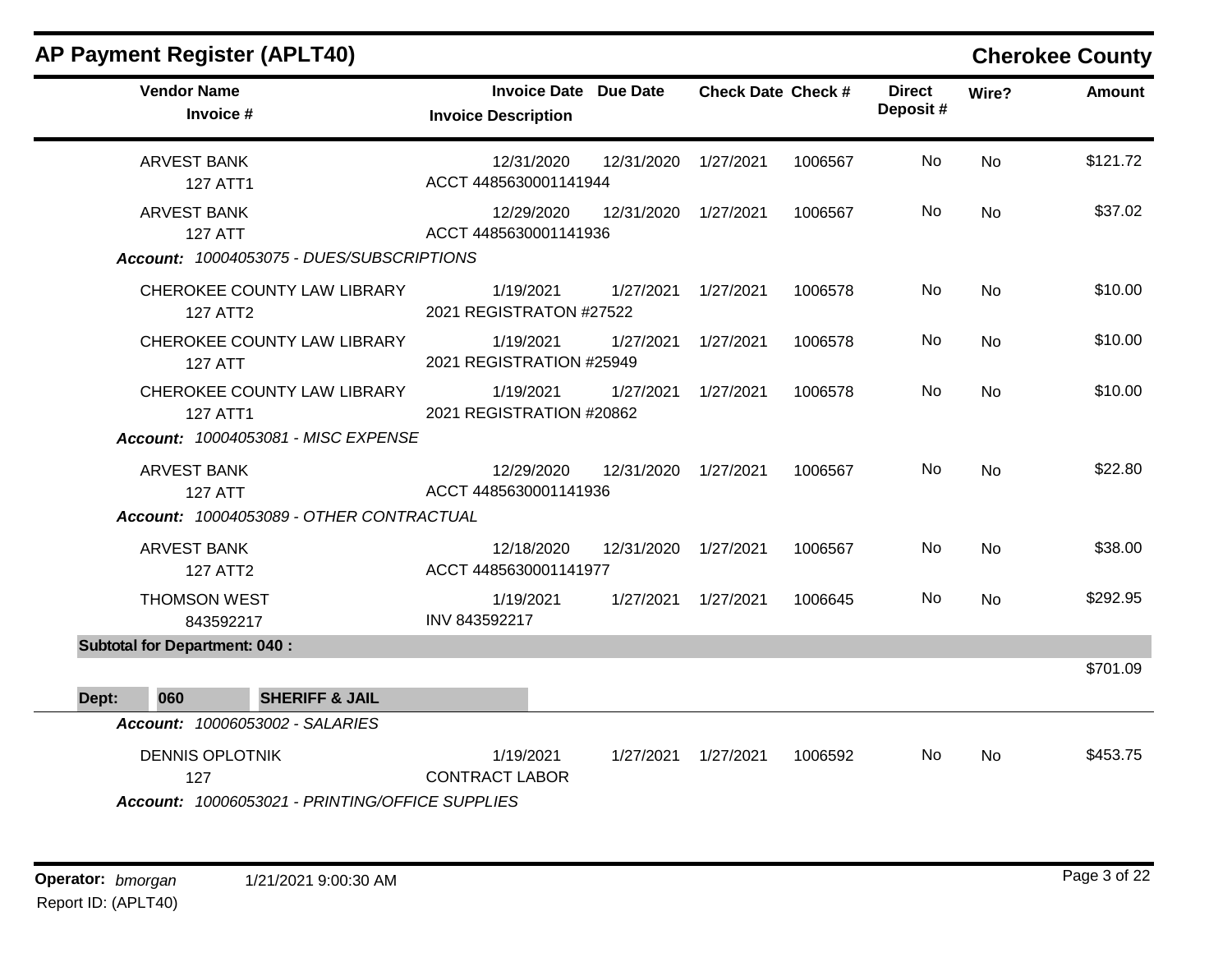| <b>Vendor Name</b><br>Invoice #                                                              | <b>Invoice Date Due Date</b><br><b>Invoice Description</b> |                      | <b>Check Date Check #</b> |         | <b>Direct</b><br>Deposit# | Wire?     | <b>Amount</b> |
|----------------------------------------------------------------------------------------------|------------------------------------------------------------|----------------------|---------------------------|---------|---------------------------|-----------|---------------|
| <b>ARVEST BANK</b><br>1231 SH3                                                               | 12/24/2020<br>ACCT 4485-6380-0022-8604                     | 12/31/2020 1/27/2021 |                           | 1006567 | No                        | <b>No</b> | \$25.99       |
| <b>ARVEST BANK</b><br>1231 SH                                                                | 12/14/2020<br>ACCT 4485-6300-0114-1696                     | 12/31/2020 1/27/2021 |                           | 1006567 | No                        | No        | \$17.40       |
| <b>QUILL CORPORATION</b><br>13483692<br>Account: 10006053022 - EMPLOYEE UNIFORMS/ACCESSORIES | 1/19/2021<br>IN V13483692                                  | 1/27/2021  1/27/2021 |                           | 1006632 | No.                       | <b>No</b> | \$91.58       |
| <b>ARVEST BANK</b><br>1231 SH                                                                | 12/14/2020<br>ACCT 4485-6300-0114-1696                     | 12/31/2020 1/27/2021 |                           | 1006567 | No                        | <b>No</b> | \$140.22      |
| SOUTHERN UNIFORM & EQUIPMENT<br>112686<br>Account: 10006053025 - PARTS/VEHICLE REPAIRS       | 1/13/2021<br><b>INV 112686</b>                             | 1/27/2021 1/27/2021  |                           | 1006641 | No                        | <b>No</b> | \$324.25      |
| NATALINIS AUTOMOTIVE<br>759574                                                               | 1/19/2021<br><b>INV 759574</b>                             | 1/27/2021  1/27/2021 |                           | 1006623 | No                        | <b>No</b> | \$39.99       |
| NATALINIS AUTOMOTIVE<br>759371                                                               | 1/14/2021<br><b>INV 759371</b>                             | 1/27/2021  1/27/2021 |                           | 1006623 | No                        | <b>No</b> | \$331.10      |
| NATALINIS AUTOMOTIVE<br>759486                                                               | 1/19/2021<br><b>INV 759486</b>                             | 1/27/2021            | 1/27/2021                 | 1006623 | No                        | <b>No</b> | \$123.48      |
| NATALINIS AUTOMOTIVE<br>759339                                                               | 1/14/2021<br>INV 759339                                    | 1/27/2021  1/27/2021 |                           | 1006623 | No                        | <b>No</b> | \$760.98      |
| NATALINIS AUTOMOTIVE<br>758447                                                               | 1/11/2021<br><b>INV 758447</b>                             | 1/27/2021            | 1/27/2021                 | 1006622 | No                        | <b>No</b> | \$143.98      |
| NATALINIS AUTOMOTIVE<br>758558                                                               | 1/11/2021<br><b>INV 758558</b>                             | 1/27/2021  1/27/2021 |                           | 1006622 | No                        | <b>No</b> | \$22.99       |
| NATALINIS AUTOMOTIVE<br>759226                                                               | 1/13/2021<br><b>INV 759226</b>                             | 1/27/2021  1/27/2021 |                           | 1006623 | No.                       | <b>No</b> | \$54.63       |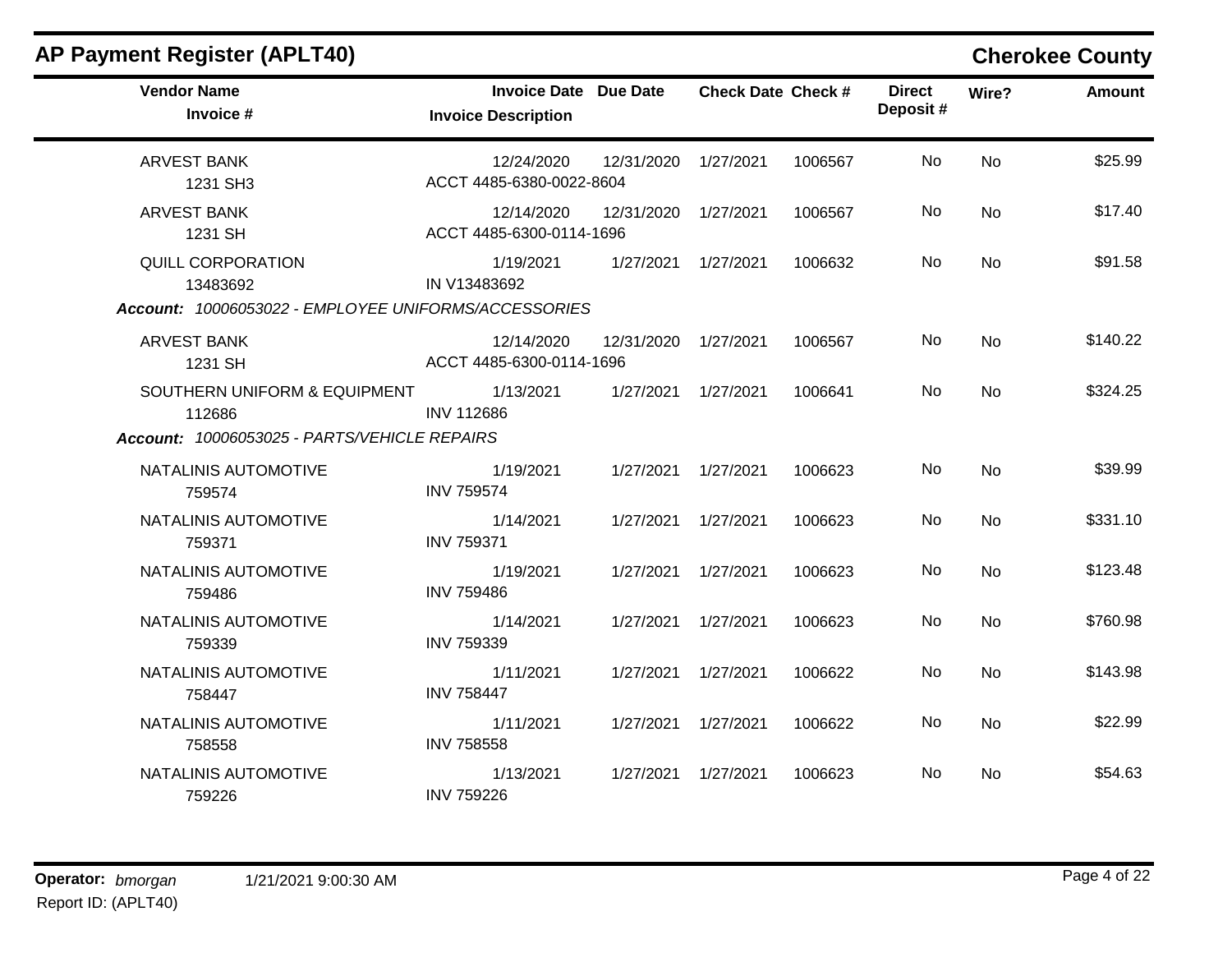| <b>Vendor Name</b><br>Invoice #                                            | <b>Invoice Date Due Date</b><br><b>Invoice Description</b> |                      | <b>Check Date Check #</b> |         | <b>Direct</b><br>Deposit# | Wire?          | <b>Amount</b> |
|----------------------------------------------------------------------------|------------------------------------------------------------|----------------------|---------------------------|---------|---------------------------|----------------|---------------|
| NATALINIS AUTOMOTIVE<br>458477                                             | 1/11/2021<br><b>INV 758477</b>                             | 1/27/2021            | 1/27/2021                 | 1006622 | <b>No</b>                 | <b>No</b>      | \$114.56      |
| NATALINIS AUTOMOTIVE<br>758375                                             | 1/11/2021<br><b>INV 758375</b>                             | 1/27/2021  1/27/2021 |                           | 1006622 | No.                       | <b>No</b>      | \$33.92       |
| KANSASLAND TIRE OF PITTSBURG<br>8235                                       | 1/11/2021<br><b>INV 8235</b>                               | 1/27/2021 1/27/2021  |                           | 1006611 | No                        | <b>No</b>      | \$302.10      |
| FULL SERVICE AUTOMOTIVE<br>1231                                            | 12/21/2020<br>INS DEDUCTIBLE/2016 DODGE CHARGER            | 12/31/2020 1/27/2021 |                           | 1006602 | No.                       | <b>No</b>      | \$500.00      |
| FRANK FLETCHER DODGE<br>Q52544                                             | 1/19/2021<br><b>INV Q52544</b>                             | 1/27/2021  1/27/2021 |                           | 1006600 | No                        | No             | \$20.15       |
| FRANK FLETCHER DODGE<br>131641                                             | 1/19/2021<br><b>INV 131641</b>                             | 1/27/2021 1/27/2021  |                           | 1006600 | No.                       | <b>No</b>      | \$1,065.05    |
| NATALINIS AUTOMOTIVE<br>759219<br>Account: 10006053028 - COMPUTER SUPPLIES | 1/13/2021<br><b>INV 759219</b>                             | 1/27/2021 1/27/2021  |                           | 1006623 | <b>No</b>                 | <b>No</b>      | \$335.46      |
| NEWEGG BUSINESS, INC<br>1202429568<br>Account: 10006053030 - GASOLINE      | 10/30/2020<br>ORDER 1202429568                             | 12/31/2020 1/27/2021 |                           | 1006625 | No.                       | <b>No</b>      | \$394.94      |
| <b>ARVEST BANK</b><br>1231 SH3<br>Account: 10006053068 - OTHER COMMODITIES | 12/24/2020<br>ACCT 4485-6380-0022-8604                     | 12/31/2020 1/27/2021 |                           | 1006567 | No.                       | <b>No</b>      | \$93.16       |
| VCA PARKCREST ANIMAL HOSPITAL<br>761272717                                 | 12/16/2020<br>INV 761272717                                | 12/31/2020 1/27/2021 |                           | 1006650 | No.                       | <b>No</b>      | \$197.92      |
| VCA PARKCREST ANIMAL HOSPITAL<br>761271201                                 | 12/2/2020<br>INV 761271201                                 | 12/31/2020 1/27/2021 |                           | 1006650 | No.                       | No             | \$136.72      |
| <b>ARVEST BANK</b><br>1231 SH4                                             | 12/19/2020<br>ACCT 4485-6300-0114-1605                     | 12/31/2020           | 1/27/2021                 | 1006567 | No.                       | N <sub>o</sub> | \$61.36       |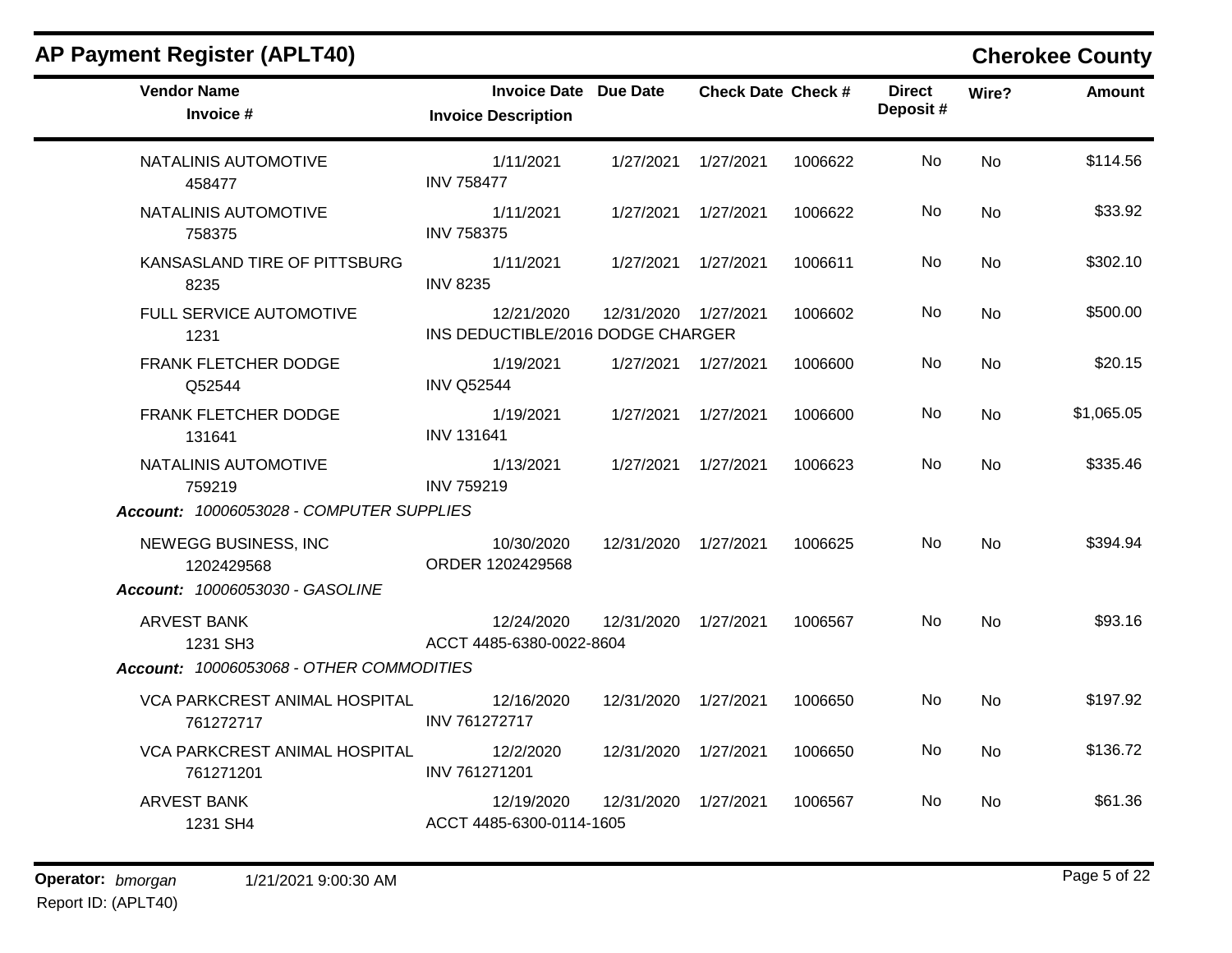| <b>AP Payment Register (APLT40)</b>                                                                              |                            |                                        |                      |                           |         |                           |           | <b>Cherokee County</b> |
|------------------------------------------------------------------------------------------------------------------|----------------------------|----------------------------------------|----------------------|---------------------------|---------|---------------------------|-----------|------------------------|
| <b>Vendor Name</b><br>Invoice #                                                                                  | <b>Invoice Description</b> | <b>Invoice Date Due Date</b>           |                      | <b>Check Date Check #</b> |         | <b>Direct</b><br>Deposit# | Wire?     | <b>Amount</b>          |
| Account: 10006053071 - COMMUNICATIONS                                                                            |                            |                                        |                      |                           |         |                           |           |                        |
| BROOKS-JEFFREY MARKETING, INC<br>197069<br>Account: 10006053072 - GAS, ELECTRIC, WATER                           | <b>INV 197069</b>          | 1/13/2021                              |                      | 1/27/2021  1/27/2021      | 1006572 | No.                       | No        | \$24.00                |
| SERVICE RECYCLING, LLC<br>R3668                                                                                  | <b>INV R3668</b>           | 1/11/2021                              | 1/27/2021  1/27/2021 |                           | 1006639 | No                        | No        | \$45.00                |
| KANSAS GAS SERVICE<br>127 SH                                                                                     | ACCT 510401545 1674911 36  | 1/13/2021                              | 1/27/2021            | 1/27/2021                 | 1006610 | No.                       | <b>No</b> | \$588.34               |
| Account: 10006053073 - TRANSPORTATION<br><b>ARVEST BANK</b><br>1231 SH<br>Account: 10006053074 - TELEPHONE BILLS | ACCT 4485-6300-0114-1696   | 12/14/2020                             | 12/31/2020           | 1/27/2021                 | 1006567 | No.                       | <b>No</b> | \$94.67                |
| AT&T<br>127                                                                                                      | ACCT 0574120295001         | 1/13/2021                              | 1/27/2021            | 1/27/2021                 | 1006568 | No.                       | No        | \$94.69                |
| <b>CENTURYLINK</b><br>0127 SH                                                                                    | ACCT 314237715             | 1/11/2021                              | 1/27/2021            | 1/27/2021                 | 1006576 | No.                       | No        | \$181.70               |
| CRAW-KAN TELEPHONE COOPERATIVE INC<br>127 SH                                                                     | <b>ACCT 121787</b>         | 1/11/2021                              | 1/27/2021            | 1/27/2021                 | 1006590 | No.                       | <b>No</b> | \$6.44                 |
| Account: 10006053076 - PROFESSIONAL SERVICES                                                                     |                            |                                        |                      |                           |         |                           |           |                        |
| <b>ARVEST BANK</b><br>1231 SH3                                                                                   |                            | 12/24/2020<br>ACCT 4485-6380-0022-8604 | 12/31/2020           | 1/27/2021                 | 1006567 | No                        | <b>No</b> | \$107.65               |
| Account: 10006053080 - MAINTENANCE/BLDGS & GROUNDS                                                               |                            |                                        |                      |                           |         |                           |           |                        |
| MID AMERICA PEST CONTROL, LLC<br>2136                                                                            | <b>INV 1192</b>            | 1/11/2021                              | 1/27/2021  1/27/2021 |                           | 1006618 | No.                       | <b>No</b> | \$6.19                 |
| Account: 10006053083 - EQUIPMENT LEASE/RENTAL                                                                    |                            |                                        |                      |                           |         |                           |           |                        |
| <b>TOSHIBA FINANCIAL SERVICES</b><br>28481805                                                                    | INV 28481805               | 1/19/2021                              | 12/31/2020           | 1/27/2021                 | 1006646 | No.                       | <b>No</b> | \$344.86               |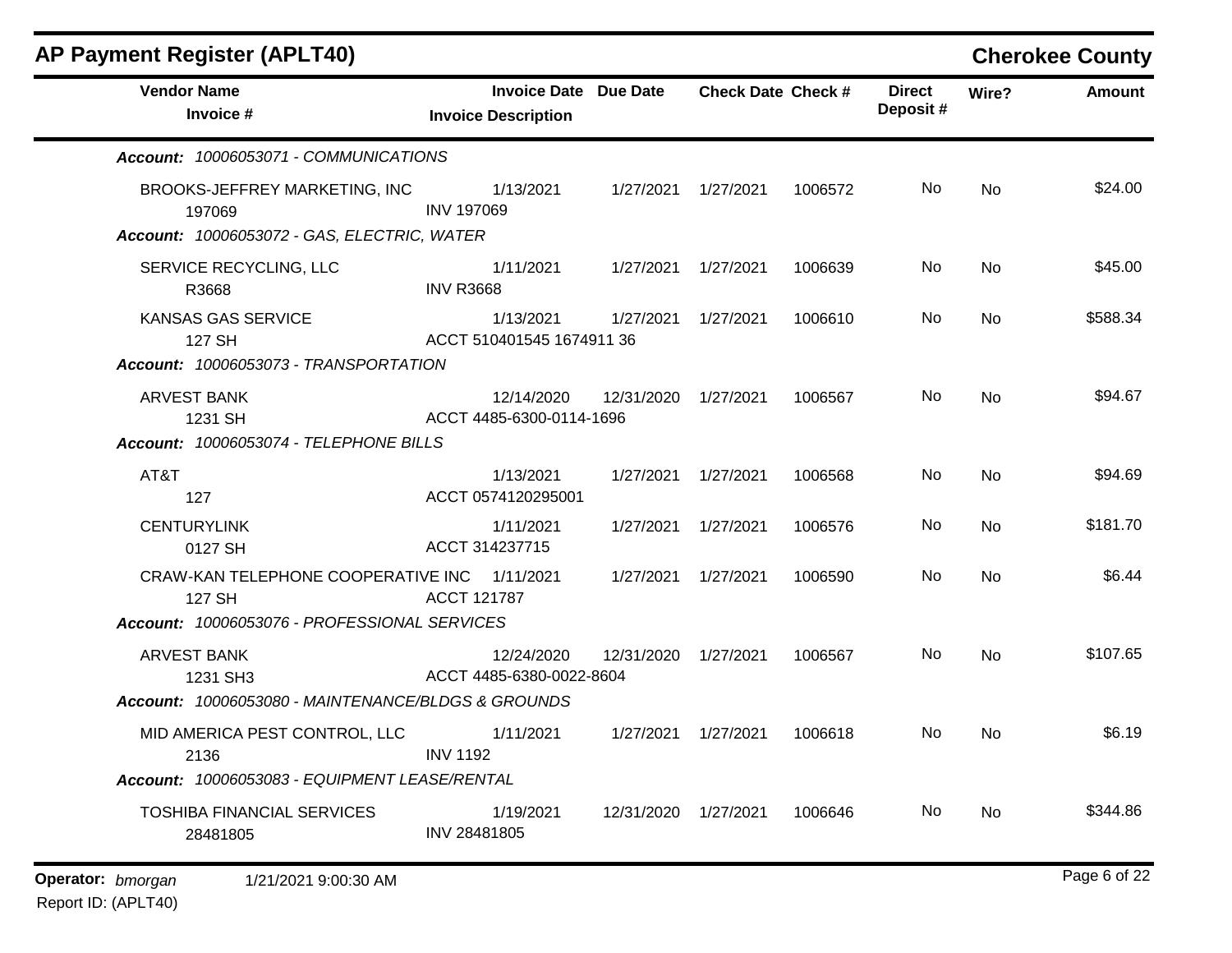| <b>AP Payment Register (APLT40)</b>                                                          |                    |                                                            |            |                           |         |                           |           | <b>Cherokee County</b> |
|----------------------------------------------------------------------------------------------|--------------------|------------------------------------------------------------|------------|---------------------------|---------|---------------------------|-----------|------------------------|
| <b>Vendor Name</b><br>Invoice #                                                              |                    | <b>Invoice Date Due Date</b><br><b>Invoice Description</b> |            | <b>Check Date Check #</b> |         | <b>Direct</b><br>Deposit# | Wire?     | Amount                 |
| Account: 10006053088 - CLASSES/TRAINING FEES                                                 |                    |                                                            |            |                           |         |                           |           |                        |
| NATIONAL INSTITUTE FOR JAIL OPERATION<br>127 SH                                              |                    | 1/13/2021<br><b>CONFIRMATION 368993</b>                    | 1/27/2021  | 1/27/2021                 | 1006624 | No                        | <b>No</b> | \$516.25               |
| NATIONAL INSTITUTE FOR JAIL OPERATION<br>0127                                                |                    | 1/13/2021<br>CONFIRMATION 368932                           | 1/27/2021  | 1/27/2021                 | 1006624 | No                        | No        | \$516.25               |
| <b>ARVEST BANK</b><br>1231 SH4                                                               |                    | 12/19/2020<br>ACCT 4485-6300-0114-1605                     | 12/31/2020 | 1/27/2021                 | 1006567 | No                        | <b>No</b> | \$60.00                |
| <b>ARVEST BANK</b><br>0127 SH<br><b>Account: 10006053299 - S.P.A.R.K Planning</b>            |                    | 1/2/2021<br>ACCT 4485-6300-0114-1605                       | 1/27/2021  | 1/27/2021                 | 1006567 | No                        | No        | \$160.00               |
| CAMFIL USA, INC<br>30200544<br>Account: 10006053732 - INMATE FOOD                            | INV 30200544       | 12/8/2020                                                  | 12/31/2020 | 1/27/2021                 | 1006575 | No                        | <b>No</b> | \$395.28               |
| CONSOLIDATED CORRECTIONAL FOOD SE<br>19123020                                                | INV 19123020       | 1/11/2021                                                  | 1/27/2021  | 1/27/2021                 | 1006586 | No                        | <b>No</b> | \$15,009.14            |
| COOK'S CORRECTIONAL KITCHEN EQUIP<br>N671004<br>Account: 10006053737 - INMATE PERSONAL ITEMS | <b>INV N671004</b> | 1/13/2021                                                  | 1/27/2021  | 1/27/2021                 | 1006587 | No                        | <b>No</b> | \$2,127.90             |
| CITY TELE COIN COMPANY INC<br>24120                                                          | <b>INV 24120</b>   | 12/29/2020                                                 | 12/31/2020 | 1/27/2021                 | 1006580 | No                        | <b>No</b> | \$3,000.00             |
| <b>TURNKEY CORRECTIONS</b><br>10015182                                                       | INV 10015182       | 12/31/2020                                                 | 12/31/2020 | 1/27/2021                 | 1006649 | No                        | No        | \$11.00                |
| <b>TURNKEY CORRECTIONS</b><br>10015352                                                       | INV 10015352       | 12/31/2020                                                 | 12/31/2020 | 1/27/2021                 | 1006649 | No                        | No        | \$2,373.20             |
| <b>TURNKEY CORRECTIONS</b><br>10014650                                                       | INV 10014650       | 12/31/2020                                                 | 12/31/2020 | 1/27/2021                 | 1006649 | No                        | No        | \$372.11               |

*Account: 10006053786 - INMATE MEDICAL*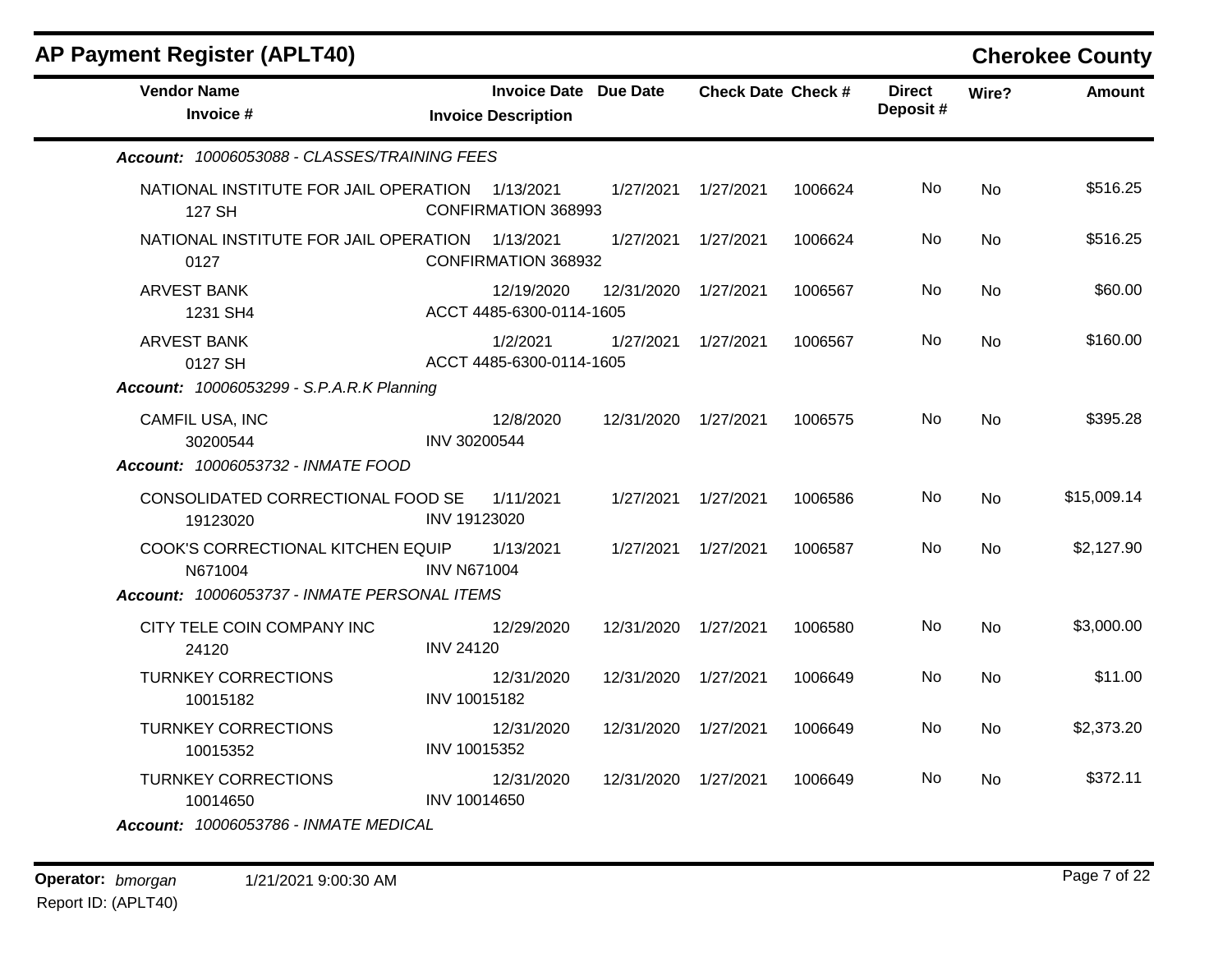|       | <b>AP Payment Register (APLT40)</b>                                                            |                   |                                                            |            |                           |         |                           |           | <b>Cherokee County</b> |
|-------|------------------------------------------------------------------------------------------------|-------------------|------------------------------------------------------------|------------|---------------------------|---------|---------------------------|-----------|------------------------|
|       | <b>Vendor Name</b><br>Invoice #                                                                |                   | <b>Invoice Date Due Date</b><br><b>Invoice Description</b> |            | <b>Check Date Check #</b> |         | <b>Direct</b><br>Deposit# | Wire?     | <b>Amount</b>          |
|       | <b>WELLPATH LLC</b><br>74828                                                                   | <b>INV 74828</b>  | 1/11/2021                                                  | 1/27/2021  | 1/27/2021                 | 1006651 | <b>No</b>                 | <b>No</b> | \$90.00                |
|       | ADVANCED CORRECTIONAL HEALTHCARE,<br>103307                                                    | <b>INV 103307</b> | 1/11/2021                                                  | 1/27/2021  | 1/27/2021                 | 1006565 | No                        | <b>No</b> | \$222.64               |
|       | <b>BTX KS INC</b><br>3228123120                                                                |                   | 12/31/2020<br>INV 3228123120                               | 12/31/2020 | 1/27/2021                 | 1006573 | No                        | No        | \$78.00                |
|       | <b>Subtotal for Department: 060:</b>                                                           |                   |                                                            |            |                           |         |                           |           |                        |
| Dept: | 070<br><b>DISTRICT COURT</b>                                                                   |                   |                                                            |            |                           |         |                           |           | \$32,210.99            |
|       | <b>Account: 10007053029 - MISC SUPPLIES</b>                                                    |                   |                                                            |            |                           |         |                           |           |                        |
|       | REDWOOD TOXICOLOGY LABORATORY, IN<br>73128<br><b>Account: 10007053299 - S.P.A.R.K Planning</b> | <b>INV 731328</b> | 12/7/2020                                                  | 12/31/2020 | 1/27/2021                 | 1006635 | No                        | <b>No</b> | \$148.25               |
|       | <b>ARNETT GLASS</b><br>1439                                                                    | <b>INV 1439</b>   | 12/7/2020                                                  | 12/31/2020 | 1/27/2021                 | 1006566 | No                        | <b>No</b> | \$26,022.00            |
|       | <b>Subtotal for Department: 070:</b>                                                           |                   |                                                            |            |                           |         |                           |           |                        |
| Dept: | 080<br><b>COURTHOUSE</b>                                                                       |                   |                                                            |            |                           |         |                           |           | \$26,170.25            |
|       | Account: 10008053021 - PRINTING/OFFICE SUPPLIES                                                |                   |                                                            |            |                           |         |                           |           |                        |
|       | PITNEY BOWES PURCHASE POWER<br>127                                                             |                   | 1/11/2021<br>ACCT 8000-9000-0557-1587                      | 1/27/2021  | 1/27/2021                 | 1006629 | No                        | No        | \$6,027.00             |
|       | R R DONNELLEY<br>133937506                                                                     | INV 133937506     | 1/19/2021                                                  | 1/27/2021  | 1/27/2021                 | 1006634 | No                        | <b>No</b> | \$51.25                |
|       | <b>COPY PRODUCTS INC</b><br>356595                                                             | <b>INV 356595</b> | 1/8/2021                                                   | 1/27/2021  | 1/27/2021                 | 1006588 | No                        | <b>No</b> | \$56.75                |
|       | Account: 10008053040 - JANITORIAL SUPPLIES                                                     |                   |                                                            |            |                           |         |                           |           |                        |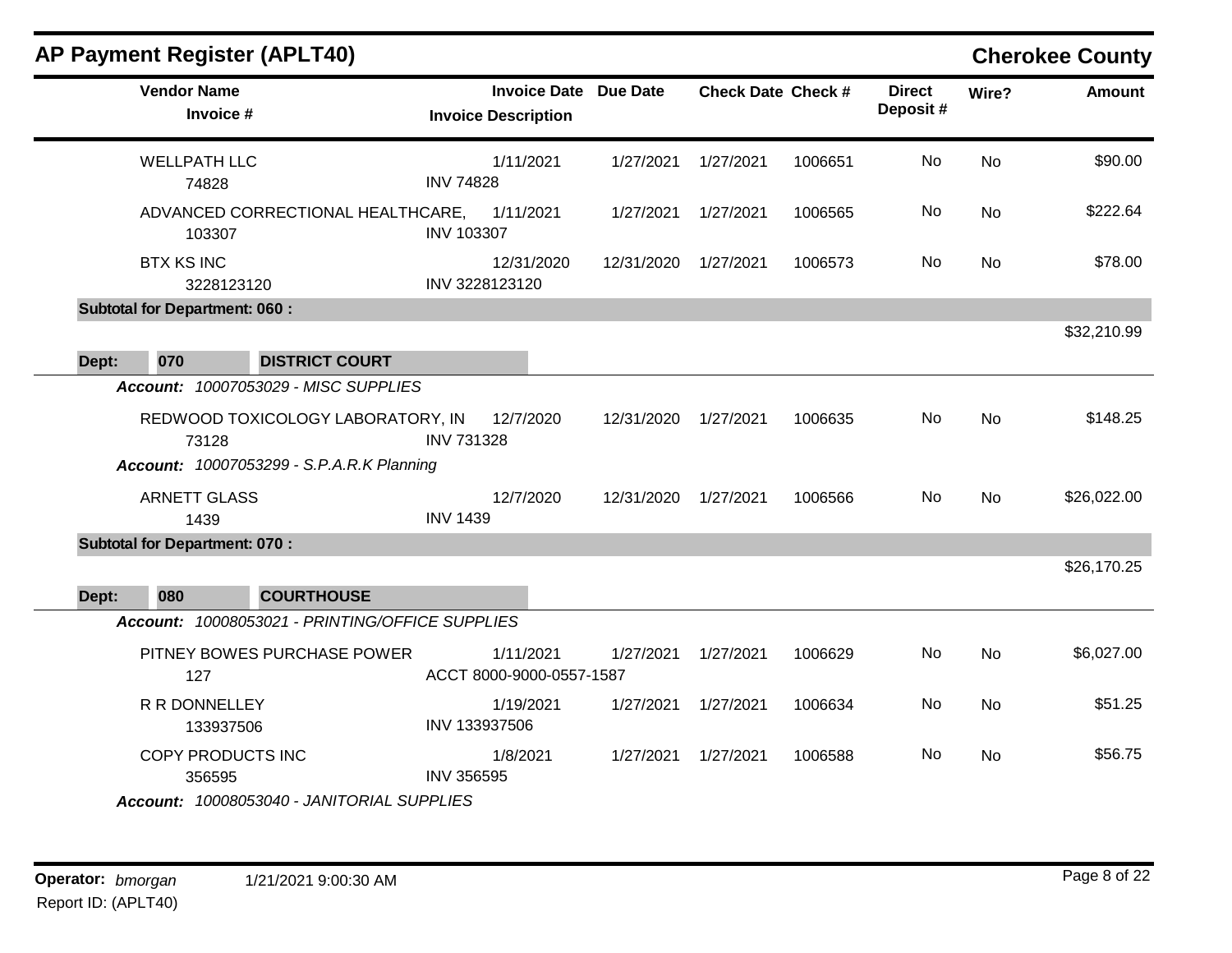| <b>Vendor Name</b><br>Invoice #                    | <b>Invoice Date Due Date</b><br><b>Invoice Description</b> |                      | <b>Check Date Check #</b> |         | <b>Direct</b><br>Deposit# | Wire?     | <b>Amount</b> |
|----------------------------------------------------|------------------------------------------------------------|----------------------|---------------------------|---------|---------------------------|-----------|---------------|
| <b>CINTAS #459</b><br>4072868900                   | 1/14/2021<br>inv 4072868900                                | 1/27/2021 1/27/2021  |                           | 1006579 | <b>No</b>                 | <b>No</b> | \$58.26       |
| <b>CINTAS #459</b><br>4072228211                   | 1/8/2021<br>INV 4072228211                                 | 1/27/2021  1/27/2021 |                           | 1006579 | No                        | No        | \$58.26       |
| ETTINGER'S OFFICE SUPPLY<br>5352840                | 1/8/2021<br>INV 5352840                                    | 1/27/2021  1/27/2021 |                           | 1006594 | <b>No</b>                 | <b>No</b> | \$151.92      |
| ETTINGER'S OFFICE SUPPLY<br>5354060                | 1/12/2021<br>INV 5354060                                   | 1/27/2021  1/27/2021 |                           | 1006594 | No                        | <b>No</b> | \$43.90       |
| <b>HENRY KRAFT INC</b><br>316128                   | 1/12/2021<br><b>INV 316128</b>                             | 1/27/2021  1/27/2021 |                           | 1006604 | No                        | <b>No</b> | \$56.45       |
| TRUE VALUE COLUMBUS<br>A428196                     | 1/12/2021<br><b>TRANS A428196</b>                          | 1/27/2021  1/27/2021 |                           | 1006648 | No                        | <b>No</b> | \$31.44       |
| Account: 10008053042 - BREAKROOM SUPPLIES          |                                                            |                      |                           |         |                           |           |               |
| <b>CULLIGAN OF JOPLIN</b><br>181692                | 1/8/2021<br><b>INV 181692</b>                              | 1/27/2021  1/27/2021 |                           | 1006591 | No                        | <b>No</b> | \$13.40       |
| Account: 10008053072 - GAS, ELECTRIC, WATER        |                                                            |                      |                           |         |                           |           |               |
| KANSAS GAS SERVICE<br>0127 CH                      | 1/11/2021<br>ACCT 510241094 1188724 27                     | 1/27/2021  1/27/2021 |                           | 1006610 | No                        | <b>No</b> | \$303.55      |
| Account: 10008053080 - MAINTENANCE/BLDGS & GROUNDS |                                                            |                      |                           |         |                           |           |               |
| QUALITY PEST CONTROL INC<br>0127                   | 1/8/2021<br><b>MONTHLY SPRAY</b>                           | 1/27/2021  1/27/2021 |                           | 1006631 | No                        | No        | \$50.00       |
| TOUCHTON ELECTRIC INC<br>57459                     | 1/19/2021<br><b>INV 57459</b>                              | 1/27/2021  1/27/2021 |                           | 1006647 | No                        | <b>No</b> | \$34.00       |
| Account: 10008053089 - OTHER CONTRACTUAL           |                                                            |                      |                           |         |                           |           |               |
| <b>FORENSIC MEDICAL</b><br>16805                   | 12/31/2020<br><b>INV 16805</b>                             | 12/31/2020 1/27/2021 |                           | 1006598 | No.                       | No        | \$2,497.65    |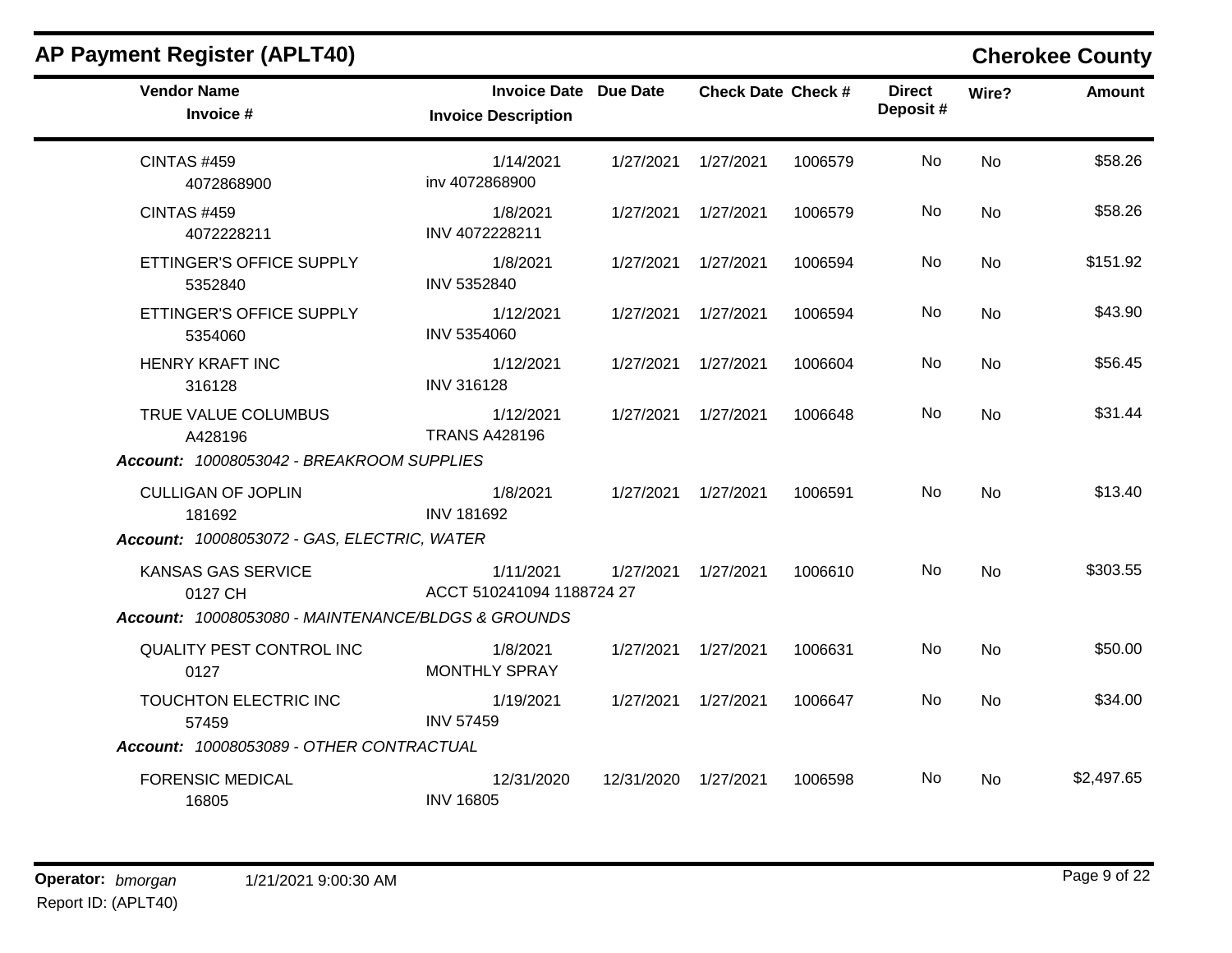|                   |                                      | <b>AP Payment Register (APLT40)</b>         |                               |                                        |           |                           |                           |           | <b>Cherokee County</b> |
|-------------------|--------------------------------------|---------------------------------------------|-------------------------------|----------------------------------------|-----------|---------------------------|---------------------------|-----------|------------------------|
|                   | <b>Vendor Name</b><br>Invoice #      |                                             | <b>Invoice Description</b>    | <b>Invoice Date Due Date</b>           |           | <b>Check Date Check #</b> | <b>Direct</b><br>Deposit# | Wire?     | <b>Amount</b>          |
|                   | 127                                  | <b>CRAWFORD COUNTY CLERK</b>                | 1/8/2021                      | 1/27/2021<br>DISTRICT CORONER'S SALARY | 1/27/2021 | 1006589                   | No                        | <b>No</b> | \$903.34               |
|                   | MENSE CPA FIRM, LLC<br>0127          |                                             | 1/8/2021<br><b>INV 5748</b>   | 1/27/2021                              | 1/27/2021 | 1006616                   | No                        | No        | \$750.00               |
|                   | <b>Subtotal for Department: 080:</b> |                                             |                               |                                        |           |                           |                           |           |                        |
| Dept:             | 090                                  | <b>EMERGENCY PREPAREDNESS</b>               |                               |                                        |           |                           |                           |           | \$11,087.17            |
|                   |                                      | Account: 10009053072 - GAS, ELECTRIC, WATER |                               |                                        |           |                           |                           |           |                        |
|                   | <b>EVERGY</b><br>127                 |                                             | 1/11/2021<br>ACCT 2457329745  | 1/27/2021                              | 1/27/2021 | 1006595                   | No                        | No        | \$33.33                |
|                   | 127                                  | HEARTLAND ELECTRIC COOPERATIVE INC          | 1/8/2021<br>ACCT 50891200     | 1/27/2021                              | 1/27/2021 | 1006603                   | No                        | <b>No</b> | \$47.00                |
|                   | <b>Subtotal for Department: 090:</b> |                                             |                               |                                        |           |                           |                           |           | \$80.33                |
| Dept:             | 150                                  | <b>COMPUTER PROGRAMMING</b>                 |                               |                                        |           |                           |                           |           |                        |
|                   |                                      | Account: 10015053089 - OTHER CONTRACTUAL    |                               |                                        |           |                           |                           |           |                        |
|                   | NEX-TECH<br>127                      |                                             | 1/8/2021<br>ACCT 403167       | 1/27/2021                              | 1/27/2021 | 1006626                   | No                        | No        | \$2.50                 |
|                   | <b>Subtotal for Department: 150:</b> |                                             |                               |                                        |           |                           |                           |           |                        |
| Dept:             | 170                                  | <b>JUVENILE DETENTION</b>                   |                               |                                        |           |                           |                           |           | \$2.50                 |
|                   |                                      | Account: 10017053089 - OTHER CONTRACTUAL    |                               |                                        |           |                           |                           |           |                        |
|                   | 6851                                 | SEK REGIONAL JUVENILE DETENTION CTR         | 12/31/2020<br><b>INV 6851</b> | 12/31/2020                             | 1/27/2021 | 1006637                   | No                        | No.       | \$8,939.00             |
|                   | <b>Subtotal for Department: 170:</b> |                                             |                               |                                        |           |                           |                           |           |                        |
| Dept:             | 500                                  | <b>SOLID WASTE RECYCLING</b>                |                               |                                        |           |                           |                           |           | \$8,939.00             |
| Operator: bmorgan |                                      | 1/21/2021 9:00:30 AM                        |                               |                                        |           |                           |                           |           | Page 10 of 22          |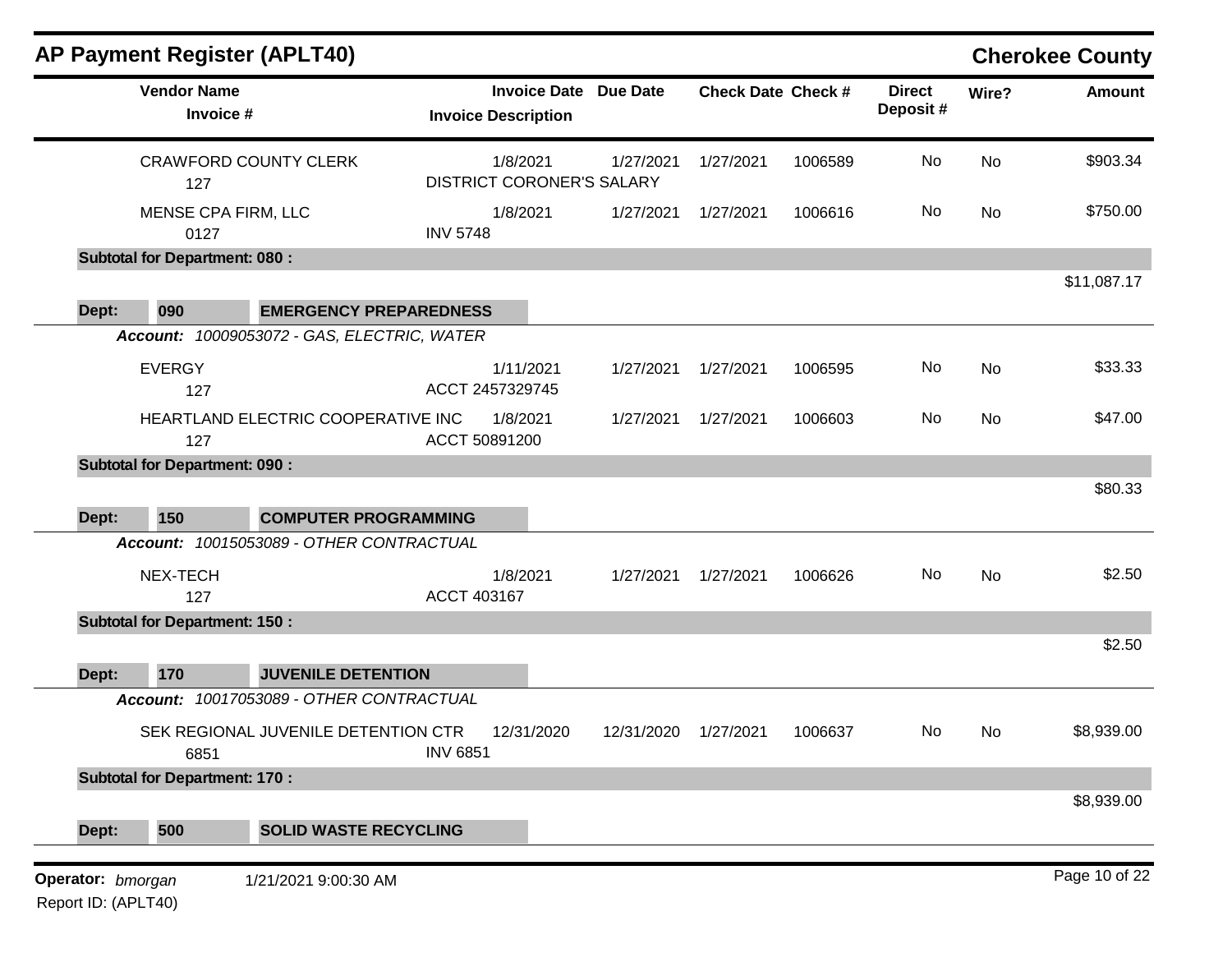|       | <b>AP Payment Register (APLT40)</b>                           |                                                            |            |                           |         |                           |           | <b>Cherokee County</b> |
|-------|---------------------------------------------------------------|------------------------------------------------------------|------------|---------------------------|---------|---------------------------|-----------|------------------------|
|       | <b>Vendor Name</b><br>Invoice #                               | <b>Invoice Date Due Date</b><br><b>Invoice Description</b> |            | <b>Check Date Check #</b> |         | <b>Direct</b><br>Deposit# | Wire?     | <b>Amount</b>          |
|       | Account: 10050053502 - SOLID WASTE EXPENSES                   |                                                            |            |                           |         |                           |           |                        |
|       | SOUTHEAST KANSAS RECYCLING, INC<br>12312020C                  | 1/12/2021<br>INV 12312020C                                 | 1/27/2021  | 1/27/2021                 | 1006640 | No                        | No        | \$1,200.00             |
|       | <b>Subtotal for Department: 500:</b>                          |                                                            |            |                           |         |                           |           |                        |
|       | <b>Subtotal for Fund: 100:</b>                                |                                                            |            |                           |         |                           |           | \$1,200.00             |
|       |                                                               |                                                            |            |                           |         |                           |           | \$81,671.11            |
| Fund: | 110<br><b>ROAD AND BRIDGE</b>                                 |                                                            |            |                           |         |                           |           |                        |
| Dept: | 000<br><b>NON-DEPARTMENTAL</b>                                |                                                            |            |                           |         |                           |           |                        |
|       | Account: 11000053032 - OIL/GREASE                             |                                                            |            |                           |         |                           |           |                        |
|       | FROST OIL COMPANY                                             | 1/6/2021                                                   | 1/27/2021  | 1/27/2021                 | 1006601 | No                        | <b>No</b> | \$3,092.37             |
|       | 0231797-IN HWY<br>Account: 11000053034 - ASPHALT              | INV # 0231797-IN                                           |            |                           |         |                           |           |                        |
|       | <b>TEETER'S ASPHALT &amp; MATERIALS</b>                       | 12/31/2020                                                 | 12/31/2020 | 1/27/2021                 | 1006643 | No                        | No        | \$770.39               |
|       | 8757 HWY                                                      | INV #8757                                                  |            |                           |         |                           |           |                        |
|       | Account: 11000053035 - ROCK                                   |                                                            |            |                           |         |                           |           |                        |
|       | MULBERRY LIMESTONE QUARRY CO                                  | 12/31/2020                                                 | 12/31/2020 | 1/27/2021                 | 1006620 | No                        | No        | \$8,575.31             |
|       | 25626 HWY<br>Account: 11000053074 - UTILITIES/TELEPHONE BILLS | INV #25626                                                 |            |                           |         |                           |           |                        |
|       | EMPIRE DISTRICT ELECTRIC COMPANY                              | 1/13/2021                                                  | 1/27/2021  | 1/27/2021                 | 1006593 | No                        | No        | \$446.03               |
|       | 158630-59-0 HWY 02                                            | ACCT #158630-59-0                                          |            |                           |         |                           |           |                        |
|       | <b>EMPIRE DISTRICT ELECTRIC COMPANY</b>                       | 1/13/2021                                                  | 1/27/2021  | 1/27/2021                 | 1006593 | No                        | No        | \$51.71                |
|       | 906398-41-7 HWY 0                                             | ACCT # 906398-41-7                                         |            |                           |         |                           |           |                        |
|       | EMPIRE DISTRICT ELECTRIC COMPANY<br>049852-69-2 HWY 02        | 1/13/2021<br>ACCT # 049852-69-2                            | 1/27/2021  | 1/27/2021                 | 1006593 | No                        | No        | \$264.01               |
|       | EMPIRE DISTRICT ELECTRIC COMPANY<br>854931-63-1 HWY 02        | 1/13/2021<br>ACCT # 854931-63-1                            | 1/27/2021  | 1/27/2021                 | 1006593 | No                        | No        | \$400.63               |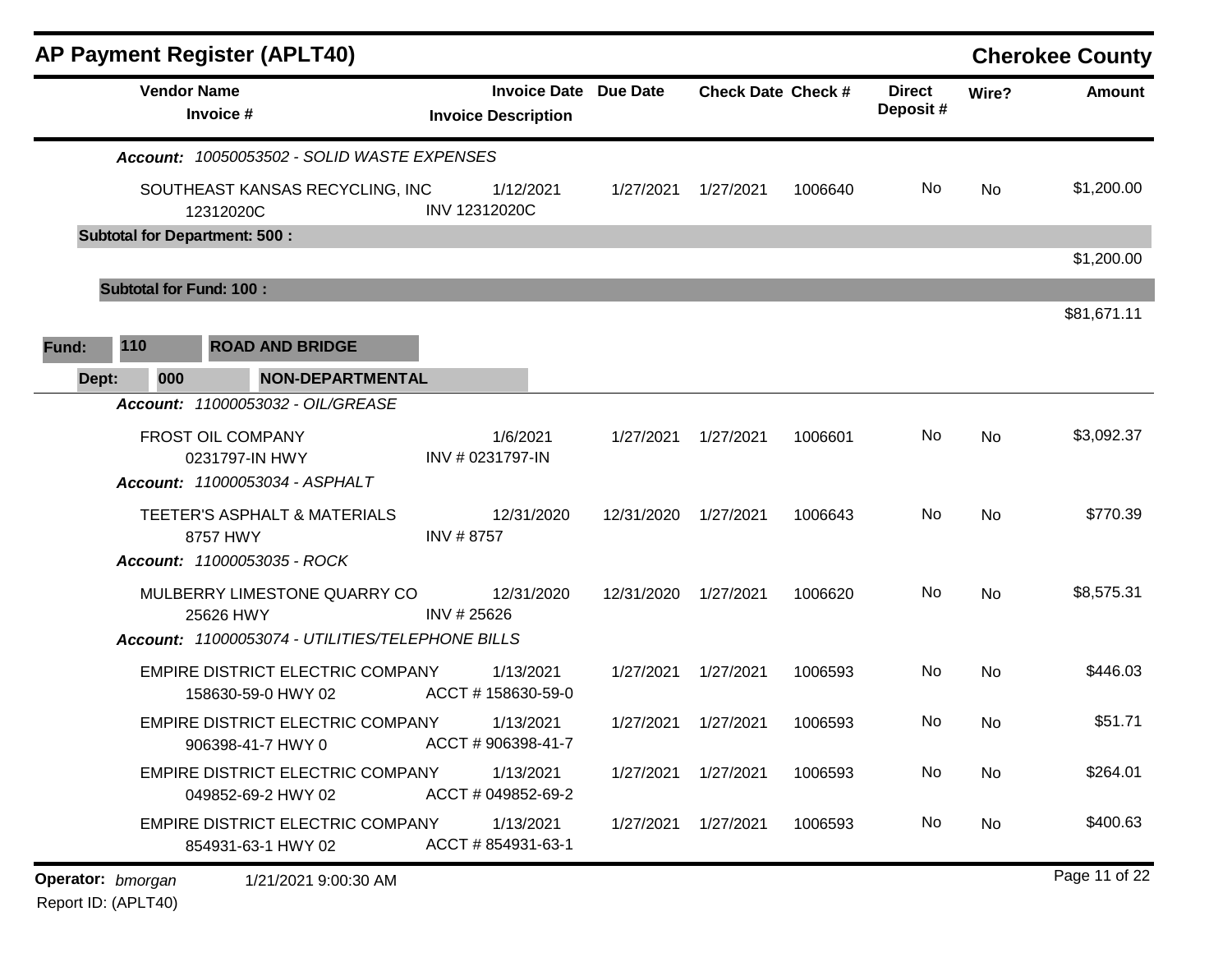| <b>AP Payment Register (APLT40)</b>                                              |                                                            |           |                           |         |                           |           | <b>Cherokee County</b> |
|----------------------------------------------------------------------------------|------------------------------------------------------------|-----------|---------------------------|---------|---------------------------|-----------|------------------------|
| <b>Vendor Name</b><br>Invoice #                                                  | <b>Invoice Date Due Date</b><br><b>Invoice Description</b> |           | <b>Check Date Check #</b> |         | <b>Direct</b><br>Deposit# | Wire?     | <b>Amount</b>          |
| Account: 11000053075 - DUES/SUBSCRIPTIONS                                        |                                                            |           |                           |         |                           |           |                        |
| <b>BUSINESS RADIO</b><br>25092 HWY<br>Account: 11000053079 - MACHINERY/EQUIPMENT | 1/6/2021<br>INV #25092                                     | 1/27/2021 | 1/27/2021                 | 1006574 | No                        | <b>No</b> | \$105.00               |
| FARMERS COOPERATIVE ASSOCIATION<br>292671 HWY                                    | 1/13/2021<br>INV #292671                                   | 1/27/2021 | 1/27/2021                 | 1006596 | No.                       | No        | \$60.00                |
| NATALINIS AUTOMOTIVE<br>759336 HWY                                               | 1/13/2021<br>INV #759336                                   | 1/27/2021 | 1/27/2021                 | 1006623 | No                        | <b>No</b> | \$38.49                |
| NATALINIS AUTOMOTIVE<br>759114 HWY                                               | 1/11/2021<br>INV #759114                                   | 1/27/2021 | 1/27/2021                 | 1006623 | No                        | No        | \$3.13                 |
| NATALINIS AUTOMOTIVE<br>759346 HWY                                               | 1/13/2021<br>INV #759346                                   | 1/27/2021 | 1/27/2021                 | 1006623 | No.                       | <b>No</b> | \$49.50                |
| NATALINIS AUTOMOTIVE<br>759591 HWY                                               | 1/15/2021<br>INV #759591                                   | 1/27/2021 | 1/27/2021                 | 1006623 | No                        | <b>No</b> | \$2.56                 |
| NATALINIS AUTOMOTIVE<br>758821 HWY                                               | 1/7/2021<br>INV #758821                                    | 1/27/2021 | 1/27/2021                 | 1006622 | No                        | No        | \$177.66               |
| JOPLIN FREIGHTLINER SALES INC<br>60583006 HWY                                    | 1/13/2021<br>INV # 60583006                                | 1/27/2021 | 1/27/2021                 | 1006607 | <b>No</b>                 | <b>No</b> | \$60.42                |
| JOPLIN FREIGHTLINER SALES INC<br>60583306 HWY                                    | 1/13/2021<br>INV # 60583306                                | 1/27/2021 | 1/27/2021                 | 1006607 | No.                       | No        | \$155.02               |
| JOPLIN FREIGHTLINER SALES INC<br>60522206 HWY                                    | 1/5/2021<br>INV # 60522206                                 |           | 1/27/2021  1/27/2021      | 1006607 | No.                       | No        | \$108.37               |
| MIKE CARPINO FORD MERCURY INC<br>113708 HWY                                      | 1/5/2021<br>INV #113708                                    |           | 1/27/2021  1/27/2021      | 1006619 | No.                       | <b>No</b> | \$122.92               |
| MUNICIPAL INDUSTRIAL SUPPLY<br>3159 HWY                                          | 1/8/2021<br>INV #3159                                      | 1/27/2021 | 1/27/2021                 | 1006621 | No.                       | <b>No</b> | \$596.48               |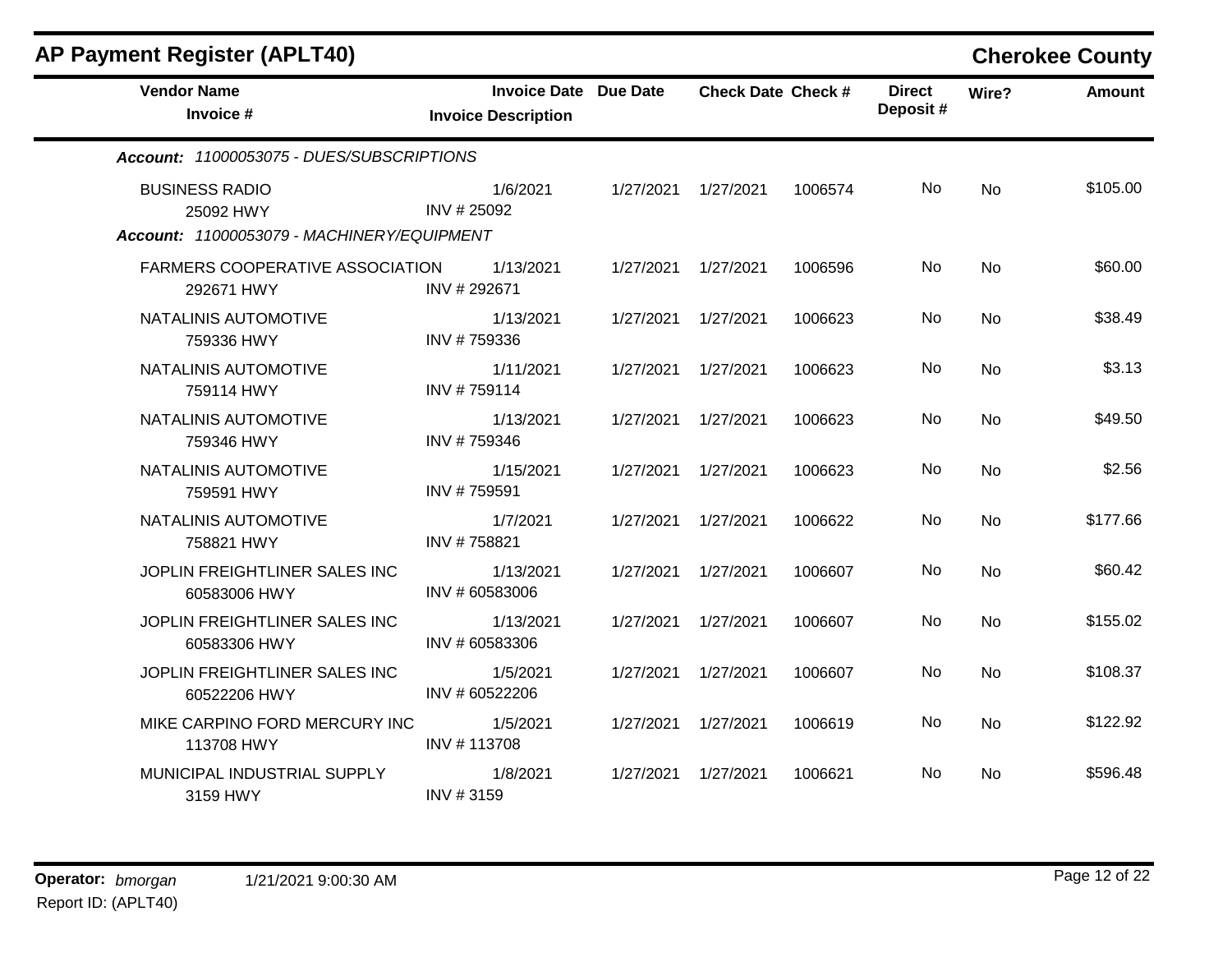$\blacksquare$ 

| <b>Vendor Name</b><br>Invoice #               | <b>Invoice Date Due Date</b><br><b>Invoice Description</b> |            | <b>Check Date Check #</b> |         | <b>Direct</b><br>Deposit# | Wire?     | <b>Amount</b> |
|-----------------------------------------------|------------------------------------------------------------|------------|---------------------------|---------|---------------------------|-----------|---------------|
| NATALINIS AUTOMOTIVE<br>758883 HWY            | 1/8/2021<br>INV #758883                                    | 1/27/2021  | 1/27/2021                 | 1006622 | No                        | <b>No</b> | \$154.27      |
| FARMERS COOPERATIVE ASSOCIATION<br>292205 HWY | 1/6/2021<br>INV #292205                                    | 1/27/2021  | 1/27/2021                 | 1006596 | No                        | <b>No</b> | \$5.44        |
| FARMERS COOPERATIVE ASSOCIATION<br>292291 HWY | 1/7/2021<br>INV #292291                                    | 1/27/2021  | 1/27/2021                 | 1006596 | No                        | No        | \$11.48       |
| <b>FLEETPRIDE</b><br>66469392 HWY             | 1/12/2021<br>INV # 66469392                                | 1/27/2021  | 1/27/2021                 | 1006597 | No                        | <b>No</b> | \$618.90      |
| HYSPECO, INC<br>00410895 HWY                  | 1/11/2021<br>INV # 00410895                                | 1/27/2021  | 1/27/2021                 | 1006606 | No.                       | No        | \$79.68       |
| JOPLIN FREIGHTLINER SALES INC<br>60568206 HWY | 1/11/2021<br>INV # 60568206                                | 1/27/2021  | 1/27/2021                 | 1006607 | No                        | No        | \$73.40       |
| MIKE CARPINO FORD MERCURY INC<br>113709 HWY   | 1/5/2021<br>INV #113709                                    | 1/27/2021  | 1/27/2021                 | 1006619 | No.                       | No        | (\$93.56)     |
| NATALINIS AUTOMOTIVE<br>758887 HWY            | 1/8/2021<br>INV #758887                                    | 1/27/2021  | 1/27/2021                 | 1006622 | No                        | No        | \$10.67       |
| <b>Braden Upholstery LLC</b><br>5528 HWY      | 1/12/2021<br>INV #5528                                     | 1/27/2021  | 1/27/2021                 | 1006571 | <b>No</b>                 | <b>No</b> | \$500.00      |
| <b>ARVEST BANK</b><br>0114-1837 HWY           | 12/18/2020<br>0114-1837                                    | 12/31/2020 | 1/27/2021                 | 1006567 | No.                       | No        | \$863.74      |
| <b>BILL'S MOWER</b><br>2 HWY                  | 1/4/2021<br>INV $# 2$                                      | 1/27/2021  | 1/27/2021                 | 1006569 | No                        | <b>No</b> | \$24.54       |
| <b>BO'S 1 STOP</b><br>221 HWY                 | 12/22/2020<br><b>INV #221</b>                              | 12/31/2020 | 1/27/2021                 | 1006570 | No.                       | No        | \$9,494.00    |
| FARMERS COOPERATIVE ASSOCIATION<br>292379 HWY | 1/8/2021<br>INV #292379                                    | 1/27/2021  | 1/27/2021                 | 1006596 | <b>No</b>                 | <b>No</b> | \$21.79       |
| FARMERS COOPERATIVE ASSOCIATION<br>292269 HWY | 1/7/2021<br>INV #292269                                    | 1/27/2021  | 1/27/2021                 | 1006596 | No.                       | No        | \$115.42      |
|                                               |                                                            |            |                           |         |                           |           |               |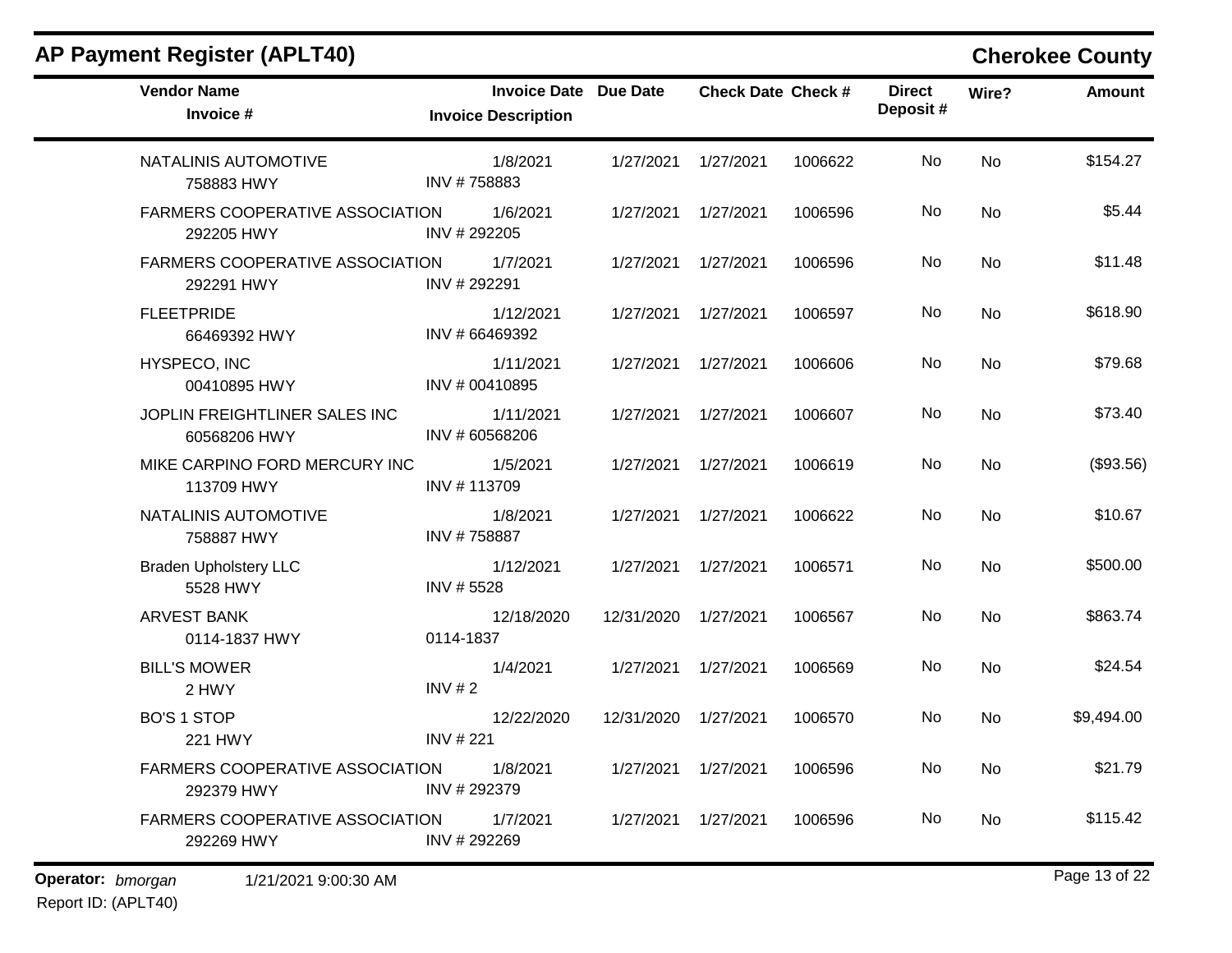| AP Payment Register (APLT40)              |                                                     |                      |                           |         |                           |           | <b>Cherokee County</b> |
|-------------------------------------------|-----------------------------------------------------|----------------------|---------------------------|---------|---------------------------|-----------|------------------------|
| <b>Vendor Name</b><br>Invoice #           | Invoice Date Due Date<br><b>Invoice Description</b> |                      | <b>Check Date Check #</b> |         | <b>Direct</b><br>Deposit# | Wire?     | <b>Amount</b>          |
| NATALINIS AUTOMOTIVE<br>758372 HWY        | 1/4/2021<br>INV #758372                             |                      | 1/27/2021  1/27/2021      | 1006622 | No.                       | <b>No</b> | \$175.25               |
| <b>CLOYD RAY</b><br>231876 HWY            | 1/22/2021<br>REIMBURSEMENT FOR BULKHEAD FITTING     |                      | 1/27/2021  1/27/2021      | 1006582 | No                        | No        | \$8.78                 |
| NATALINIS AUTOMOTIVE<br>758553 HWY        | 1/5/2021<br>INV #758553                             |                      | 1/27/2021  1/27/2021      | 1006622 | No.                       | No        | \$7.76                 |
| NATALINIS AUTOMOTIVE<br>758643 HWY        | 1/6/2021<br>INV #758643                             | 1/27/2021            | 1/27/2021                 | 1006622 | No.                       | No        | \$20.73                |
| NATALINIS AUTOMOTIVE<br>758943 HWY        | 1/8/2021<br>INV #758943                             | 1/27/2021            | 1/27/2021                 | 1006622 | No                        | No        | \$29.53                |
| NATALINIS AUTOMOTIVE<br>758494 HWY        | 1/5/2021<br>INV #758495                             |                      | 1/27/2021  1/27/2021      | 1006622 | No.                       | <b>No</b> | \$23.44                |
| TRUE VALUE COLUMBUS<br>A427922 HWY        | 1/8/2021<br>INV # A427922                           | 1/27/2021            | 1/27/2021                 | 1006648 | No                        | <b>No</b> | \$174.32               |
| <b>HERITAGE TRACTOR</b><br>10948674 HWY 0 | 11/18/2020<br>INV #10948674                         | 12/31/2020 1/27/2021 |                           | 1006605 | No.                       | No        | \$5.38                 |
| NATALINIS AUTOMOTIVE<br>758641 HWY        | 1/6/2021<br>INV #758641                             | 1/27/2021            | 1/27/2021                 | 1006622 | No.                       | <b>No</b> | \$52.94                |
| NATALINIS AUTOMOTIVE<br>759112 HWY        | 1/11/2021<br>INV #759112                            | 1/27/2021            | 1/27/2021                 | 1006622 | No                        | <b>No</b> | \$328.45               |
| NATALINIS AUTOMOTIVE<br>759462 HWY        | 1/14/2021<br>INV #759462                            | 1/27/2021            | 1/27/2021                 | 1006623 | No.                       | No        | \$26.99                |
| NATALINIS AUTOMOTIVE<br>759575 HWY        | 1/15/2021<br>INV #759575                            | 1/27/2021            | 1/27/2021                 | 1006623 | No.                       | No        | \$38.94                |
| <b>HERITAGE TRACTOR</b><br>10847443 HWY   | 8/14/2020<br>INV #10847443                          | 12/31/2020 1/27/2021 |                           | 1006605 | No.                       | No        | \$131.66               |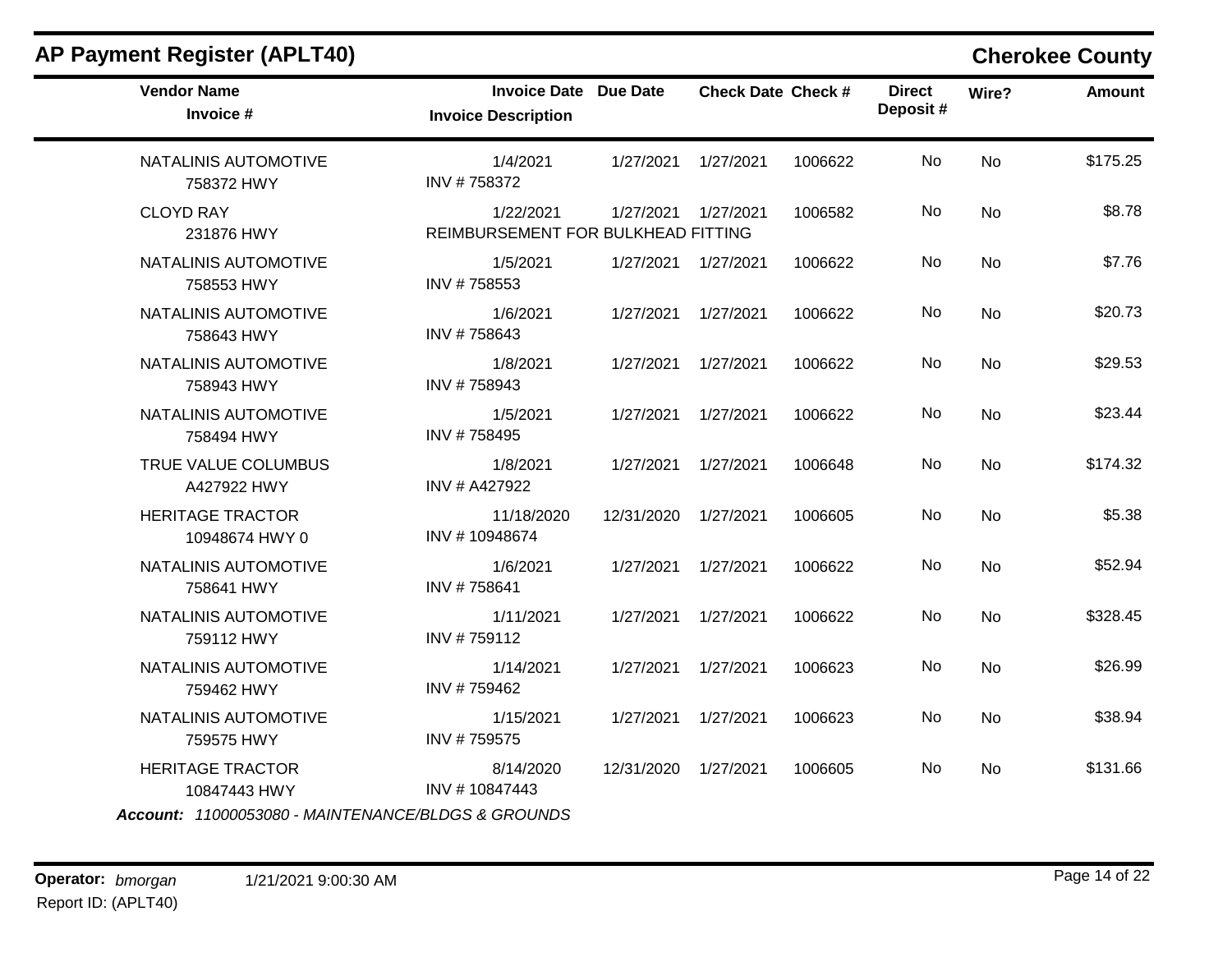|  |  |  | <b>AP Payment Register (APLT40)</b> |
|--|--|--|-------------------------------------|
|--|--|--|-------------------------------------|

# **Cherokee County**

| <b>Vendor Name</b><br>Invoice #                           | <b>Invoice Date Due Date</b><br><b>Invoice Description</b> |                      | <b>Check Date Check #</b> |         | <b>Direct</b><br>Deposit# | Wire?     | <b>Amount</b> |
|-----------------------------------------------------------|------------------------------------------------------------|----------------------|---------------------------|---------|---------------------------|-----------|---------------|
| CLEAN THE UNIFORM CO JOPLIN<br>20189353 HWY               | 1/11/2021<br>INV #20189353                                 | 1/27/2021            | 1/27/2021                 | 1006581 | No.                       | <b>No</b> | \$110.49      |
| CLEAN THE UNIFORM CO JOPLIN<br>20187824 HWY               | 1/4/2021<br>INV # 20187824                                 |                      | 1/27/2021  1/27/2021      | 1006581 | No.                       | No        | \$39.53       |
| FARMERS COOPERATIVE ASSOCIATION<br>292549 HWY             | 1/11/2021<br>INV # 292549                                  | 1/27/2021            | 1/27/2021                 | 1006596 | No                        | <b>No</b> | \$61.00       |
| Account: 11000053089 - OTHER CONTRACTUAL                  |                                                            |                      |                           |         |                           |           |               |
| OCCUPATIONAL HEALTH SERVICES<br>11329 HWY                 | 12/4/2020<br>INV #11329                                    | 12/31/2020 1/27/2021 |                           | 1006627 | No                        | <b>No</b> | \$25.00       |
| MERCY MAUDE NORTON HOSPITAL COLUM 1/3/2021<br>3196 HWY 00 | <b>NEW HIRES</b>                                           | 1/27/2021            | 1/27/2021                 | 1006617 | No.                       | <b>No</b> | \$188.00      |
| OCCUPATIONAL HEALTH SERVICES<br>11393 HWY                 | 12/28/2020<br>INV # 11393                                  | 12/31/2020 1/27/2021 |                           | 1006627 | No.                       | <b>No</b> | \$25.00       |
| OCCUPATIONAL HEALTH SERVICES<br>11469 HWY                 | 1/7/2021<br>INV #11469                                     | 1/27/2021            | 1/27/2021                 | 1006627 | No                        | <b>No</b> | \$50.00       |
| Account: 11000053093 - OFFICE FURNITURE/EQUIP             |                                                            |                      |                           |         |                           |           |               |
| ETTINGER'S OFFICE SUPPLY<br>535172-0 HWY                  | 12/30/2020<br>INV #535172-0                                | 12/31/2020           | 1/27/2021                 | 1006594 | No                        | <b>No</b> | \$36.42       |
| ETTINGER'S OFFICE SUPPLY<br>535023-0 HWY                  | 12/22/2020<br>INV #535023-0                                | 12/31/2020 1/27/2021 |                           | 1006594 | No.                       | No        | \$617.49      |
| ETTINGER'S OFFICE SUPPLY<br>534928-0 HWY                  | 12/23/2020<br>INV #534928-0                                | 12/31/2020           | 1/27/2021                 | 1006594 | No.                       | No        | \$209.00      |
| ETTINGER'S OFFICE SUPPLY<br>534968-0 HWY                  | 12/21/2020<br>INV #534968-0                                | 12/31/2020 1/27/2021 |                           | 1006594 | No                        | No        | \$17.38       |
| ETTINGER'S OFFICE SUPPLY<br>534740-0 HWY                  | 12/15/2020<br>INV #534740-0                                | 12/31/2020           | 1/27/2021                 | 1006594 | No.                       | <b>No</b> | \$17.63       |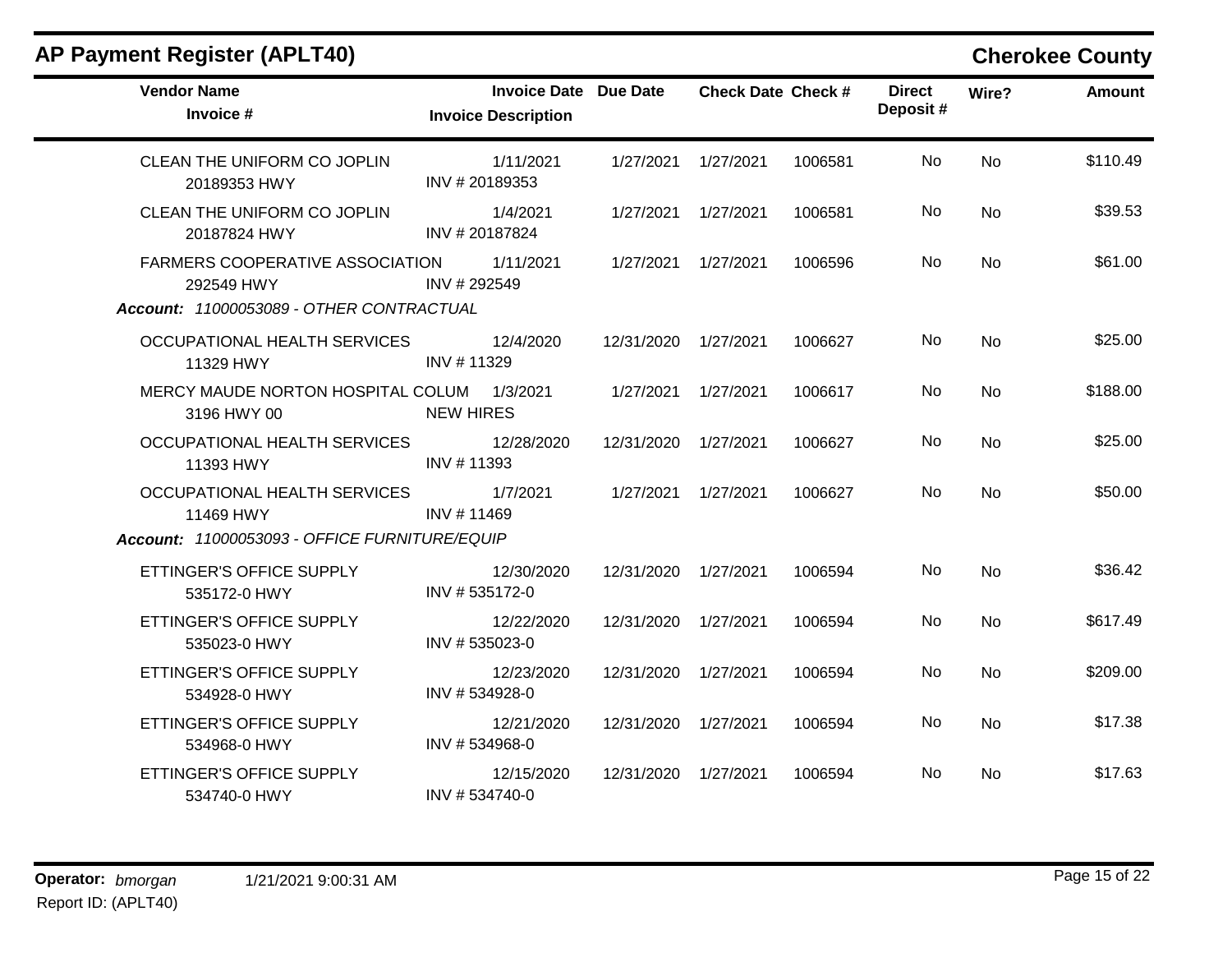|       | <b>AP Payment Register (APLT40)</b>             |                                                            |            |                           |         |                           |           | <b>Cherokee County</b> |
|-------|-------------------------------------------------|------------------------------------------------------------|------------|---------------------------|---------|---------------------------|-----------|------------------------|
|       | <b>Vendor Name</b><br>Invoice #                 | <b>Invoice Date Due Date</b><br><b>Invoice Description</b> |            | <b>Check Date Check #</b> |         | <b>Direct</b><br>Deposit# | Wire?     | <b>Amount</b>          |
|       | ETTINGER'S OFFICE SUPPLY<br>534733-0 HWY        | 12/14/2020<br>INV #534733-0                                | 12/31/2020 | 1/27/2021                 | 1006594 | No                        | <b>No</b> | \$948.48               |
|       | ETTINGER'S OFFICE SUPPLY<br>534737-0 HWY        | 12/15/2020<br>INV #534737-0                                | 12/31/2020 | 1/27/2021                 | 1006594 | No                        | No        | \$6.11                 |
|       | ETTINGER'S OFFICE SUPPLY<br>534966-0 HWY        | 12/23/2020<br>INV #534966-0                                | 12/31/2020 | 1/27/2021                 | 1006594 | No                        | No        | \$304.55               |
|       | FOUR STATE PRINTING<br>2 HWY                    | 1/8/2021<br><b>ENVELOPES</b>                               | 1/27/2021  | 1/27/2021                 | 1006599 | No                        | No        | \$293.50               |
|       | <b>Subtotal for Department: 000:</b>            |                                                            |            |                           |         |                           |           |                        |
|       |                                                 |                                                            |            |                           |         |                           |           | \$30,933.52            |
|       | <b>Subtotal for Fund: 110:</b>                  |                                                            |            |                           |         |                           |           |                        |
|       |                                                 |                                                            |            |                           |         |                           |           | \$30,933.52            |
| Fund: | 130<br><b>NOXIOUS WEED</b>                      |                                                            |            |                           |         |                           |           |                        |
| Dept: | 000<br><b>NON-DEPARTMENTAL</b>                  |                                                            |            |                           |         |                           |           |                        |
|       | Account: 13000053075 - DUES/SUBSCRIPTIONS       |                                                            |            |                           |         |                           |           |                        |
|       | <b>SEKWDA</b>                                   | 1/8/2021                                                   | 1/27/2021  | 1/27/2021                 | 1006638 | No                        | No        | \$150.00               |
|       | 127                                             | 2021 DUES, CHEROKEECOUNTY                                  |            |                           |         |                           |           |                        |
|       | <b>Subtotal for Department: 000:</b>            |                                                            |            |                           |         |                           |           |                        |
|       |                                                 |                                                            |            |                           |         |                           |           | \$150.00               |
|       | <b>Subtotal for Fund: 130:</b>                  |                                                            |            |                           |         |                           |           |                        |
|       |                                                 |                                                            |            |                           |         |                           |           | \$150.00               |
| Fund: | 140<br><b>HEALTH</b>                            |                                                            |            |                           |         |                           |           |                        |
| Dept: | <b>NON-DEPARTMENTAL</b><br>000                  |                                                            |            |                           |         |                           |           |                        |
|       | Account: 14000053021 - PRINTING/OFFICE SUPPLIES |                                                            |            |                           |         |                           |           |                        |
|       | <b>CHASE CARD SERVICES</b><br>127               | 1/19/2021<br>ACCT 4246 3119 7000 5747                      | 1/27/2021  | 1/27/2021                 | 1006577 | No                        | No        | \$32.40                |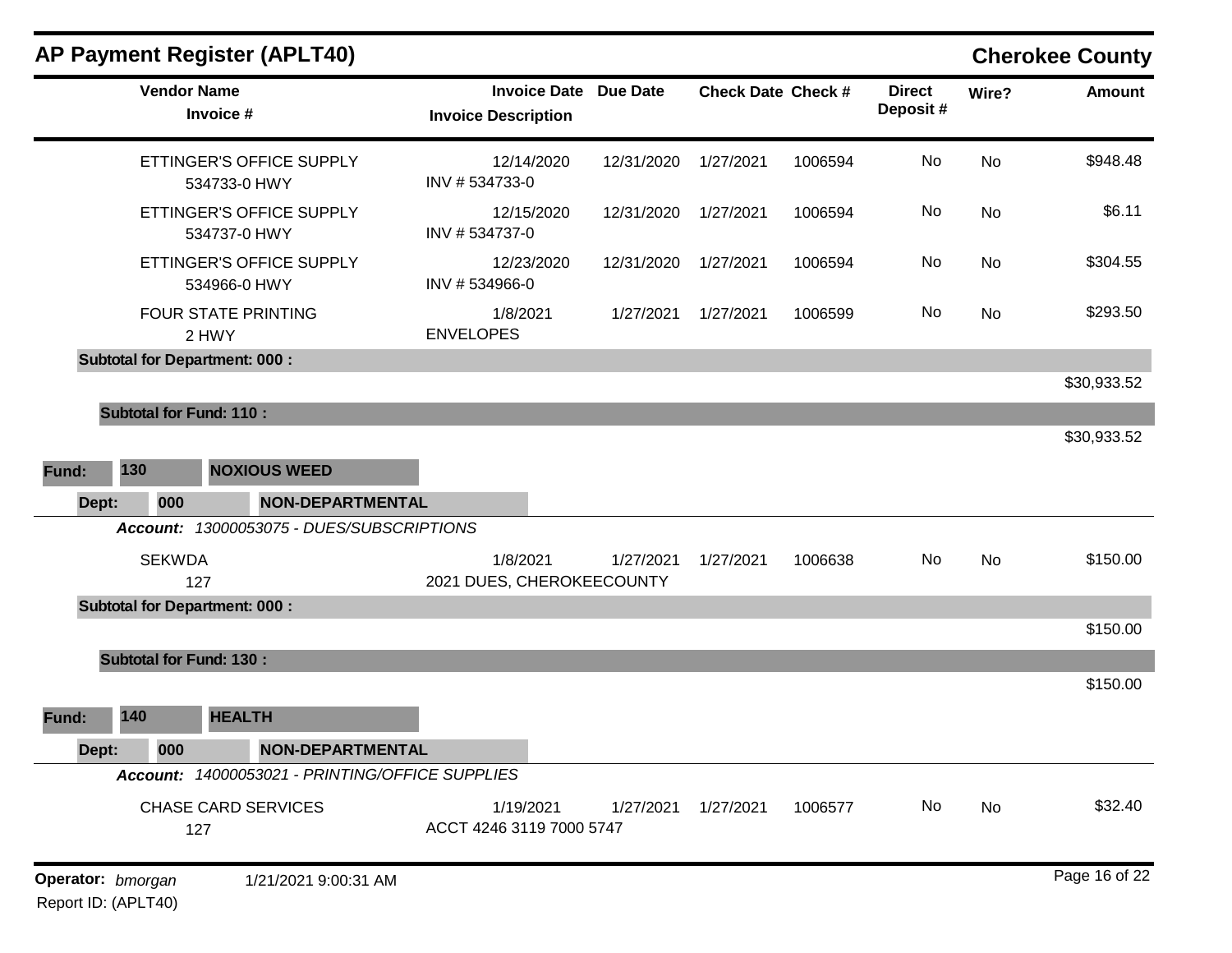| <b>AP Payment Register (APLT40)</b>                                                       |                                                            |           |                           |         |                           |           | <b>Cherokee County</b> |
|-------------------------------------------------------------------------------------------|------------------------------------------------------------|-----------|---------------------------|---------|---------------------------|-----------|------------------------|
| <b>Vendor Name</b><br>Invoice #                                                           | <b>Invoice Date Due Date</b><br><b>Invoice Description</b> |           | <b>Check Date Check #</b> |         | <b>Direct</b><br>Deposit# | Wire?     | <b>Amount</b>          |
| <b>MCCARTY'S</b><br>P87528-00                                                             | 1/19/2021<br>INV P87528-00                                 |           | 1/27/2021  1/27/2021      | 1006615 | No.                       | No        | \$31.49                |
| <b>MCCARTY'S</b><br>P87390-00                                                             | 1/19/2021<br>INV P87390-00                                 |           | 1/27/2021  1/27/2021      | 1006615 | No                        | <b>No</b> | \$73.98                |
| <b>MCCARTY'S</b><br>P87528-01                                                             | 1/19/2021<br>INV P87528-01                                 |           | 1/27/2021  1/27/2021      | 1006615 | No                        | No        | \$4.46                 |
| <b>CHASE CARD SERVICES</b><br>127                                                         | 1/19/2021<br>ACCT 4246 3119 7000 5747                      | 1/27/2021 | 1/27/2021                 | 1006577 | No                        | <b>No</b> | \$34.00                |
| <b>CHASE CARD SERVICES</b><br>127                                                         | 1/19/2021<br>ACCT 4246 3119 7000 5747                      |           | 1/27/2021  1/27/2021      | 1006577 | No.                       | No        | \$32.70                |
| <b>CHASE CARD SERVICES</b><br>127<br>Account: 14000053022 - EMPLOYEE UNIFORMS/ACCESSORIES | 1/19/2021<br>ACCT 4246 3119 7000 5747                      |           | 1/27/2021  1/27/2021      | 1006577 | No                        | No        | \$32.67                |
| <b>LORI FERRARO</b><br>127<br>Account: 14000053043 - HEALTH DEPT MED SUPPLIES             | 1/19/2021<br><b>REIMB/SCRUB UNIFORMS</b>                   |           | 1/27/2021  1/27/2021      | 1006614 | No                        | No        | \$75.00                |
| <b>CHASE CARD SERVICES</b><br>127                                                         | 1/19/2021<br>ACCT 4246 3119 7000 5747                      |           | 1/27/2021  1/27/2021      | 1006577 | No.                       | No        | \$38.23                |
| TEMPARMOUR REFRIGERATION<br>82627                                                         | 1/19/2021<br><b>INV 82627</b>                              |           | 1/27/2021  1/27/2021      | 1006644 | No.                       | <b>No</b> | \$794.00               |
| <b>KDHE</b><br>6498<br>Account: 14000053072 - GAS, ELECTRIC, WATER/PHONE                  | 1/19/2021<br><b>ORDER 6498</b>                             |           | 1/27/2021  1/27/2021      | 1006612 | No.                       | No        | \$58.00                |
| <b>CHASE CARD SERVICES</b><br>127<br>Account: 14000053075 - DUES/SUBSCRIPTIONS            | 1/19/2021<br>ACCT 4246 3119 7000 5747                      |           | 1/27/2021  1/27/2021      | 1006577 | No.                       | No        | \$33.32                |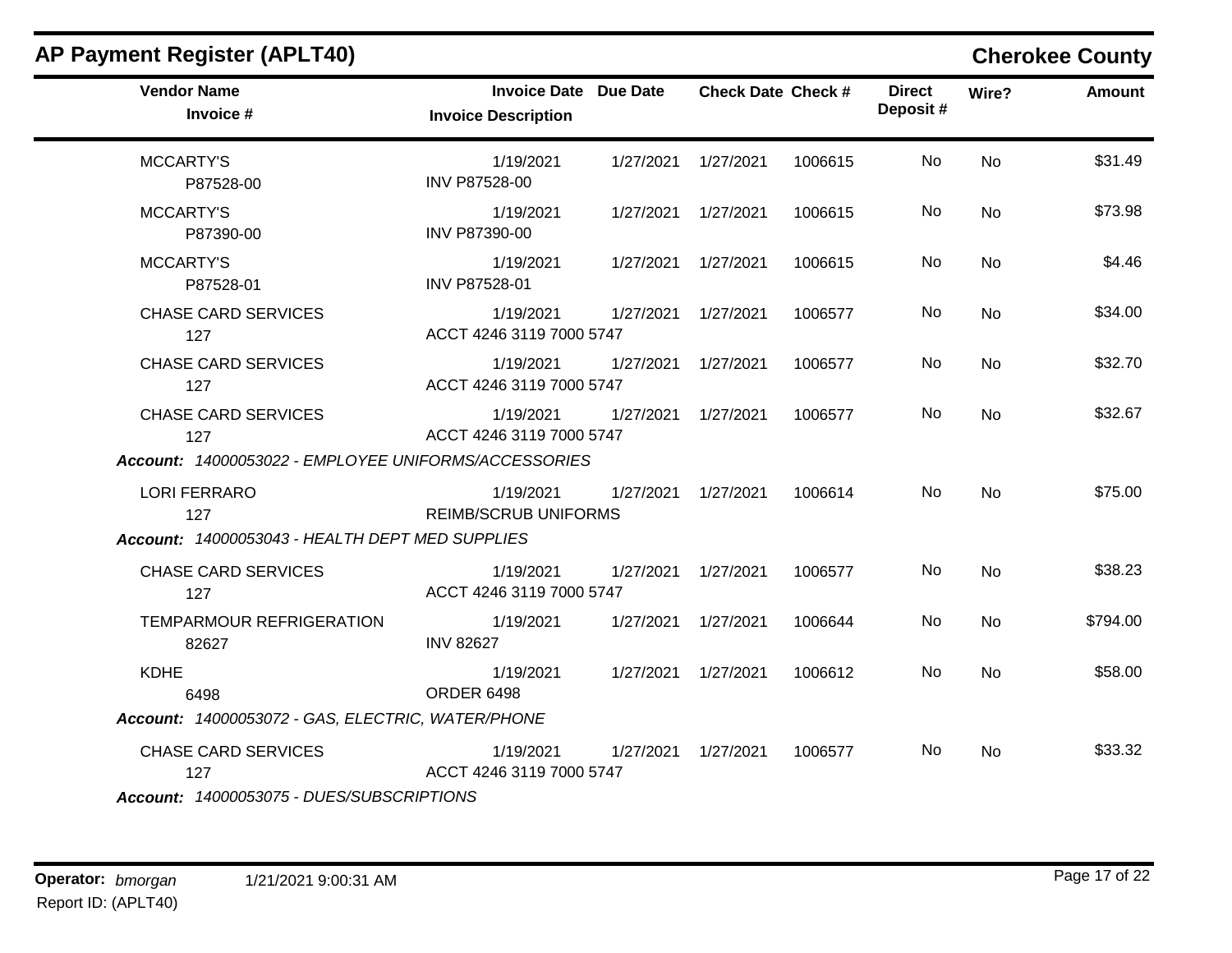| <b>AP Payment Register (APLT40)</b>                                                          |                 |                                                            |           |                           |         |                           |           | <b>Cherokee County</b> |
|----------------------------------------------------------------------------------------------|-----------------|------------------------------------------------------------|-----------|---------------------------|---------|---------------------------|-----------|------------------------|
| <b>Vendor Name</b><br>Invoice #                                                              |                 | <b>Invoice Date Due Date</b><br><b>Invoice Description</b> |           | <b>Check Date Check #</b> |         | <b>Direct</b><br>Deposit# | Wire?     | <b>Amount</b>          |
| KANSAS ASSOC OF LOCAL HEALTH DEPTS<br>1496                                                   | <b>INV 1496</b> | 1/19/2021                                                  | 1/27/2021 | 1/27/2021                 | 1006608 | No                        | <b>No</b> | \$709.39               |
| <b>PACCC</b><br>127                                                                          | 2021 INVOICE    | 1/19/2021                                                  | 1/27/2021 | 1/27/2021                 | 1006628 | No.                       | No        | \$25.00                |
| Account: 14000053076 - PROFESSIONAL SERVICES<br>CRAW-KAN TELEPHONE COOPERATIVE INC<br>127 HE | ACCT 129793     | 1/19/2021                                                  | 1/27/2021 | 1/27/2021                 | 1006590 | No                        | <b>No</b> | \$21.25                |
| QUALITY PEST CONTROL INC<br>127<br>Account: 14000053089 - OTHER CONTRACTUAL                  |                 | 1/19/2021<br><b>MONTHLY SPRAY</b>                          | 1/27/2021 | 1/27/2021                 | 1006631 | No                        | <b>No</b> | \$50.00                |
| <b>CHASE CARD SERVICES</b><br>127<br><b>Account: 14000053182 - CONTRACTS</b>                 |                 | 1/19/2021<br>ACCT 4246 3119 7000 5747                      | 1/27/2021 | 1/27/2021                 | 1006577 | No                        | <b>No</b> | \$39.00                |
| <b>CHASE CARD SERVICES</b><br>127                                                            |                 | 1/19/2021<br>ACCT 4246 3119 7000 5747                      | 1/27/2021 | 1/27/2021                 | 1006577 | No.                       | No        | \$92.00                |
| COMMUNITY HEALTH CENTER OF SEK INC<br>4849                                                   | <b>INV 4849</b> | 1/19/2021                                                  | 1/27/2021 | 1/27/2021                 | 1006585 | No                        | <b>No</b> | \$100.00               |
| <b>Subtotal for Department: 000:</b>                                                         |                 |                                                            |           |                           |         |                           |           |                        |
|                                                                                              |                 |                                                            |           |                           |         |                           |           | \$2,276.89             |
| <b>Subtotal for Fund: 140:</b>                                                               |                 |                                                            |           |                           |         |                           |           | \$2,276.89             |
| 224<br><b>CHEROKEE COUNTY 911</b><br>Fund:                                                   |                 |                                                            |           |                           |         |                           |           |                        |
| 000<br><b>NON-DEPARTMENTAL</b><br>Dept:<br>Account: 22400053300 - MISC PAID OUT              |                 |                                                            |           |                           |         |                           |           |                        |
| CRAW-KAN TELEPHONE COOPERATIVE INC<br>127                                                    |                 | 1/8/2021<br>INV 1818SZ10901.055                            | 1/27/2021 | 1/27/2021                 | 1006590 | No                        | No        | \$98.00                |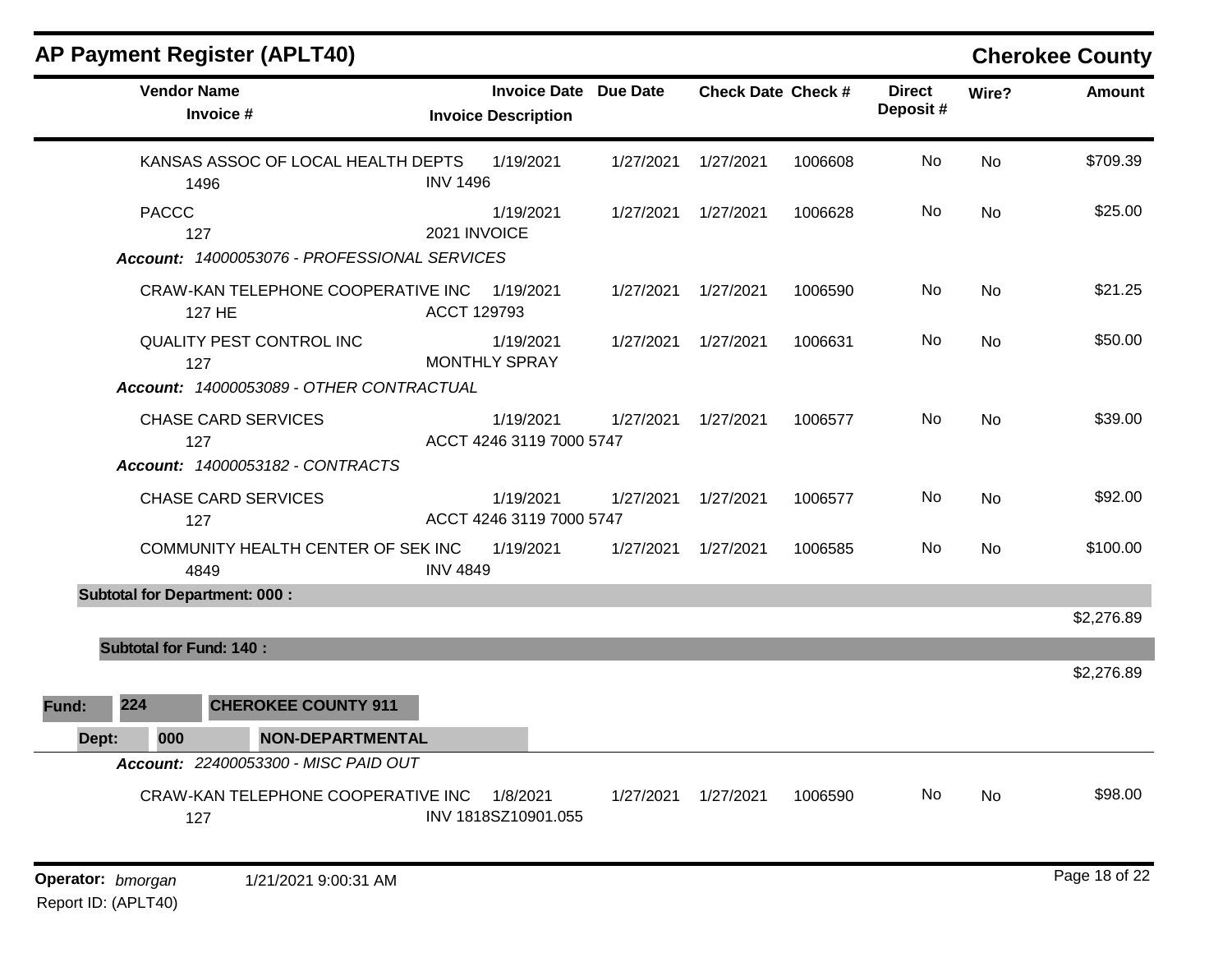|       |       |                    | <b>AP Payment Register (APLT40)</b>                                                |                 |                                                   |                 |                           |         |                           |           | <b>Cherokee County</b> |
|-------|-------|--------------------|------------------------------------------------------------------------------------|-----------------|---------------------------------------------------|-----------------|---------------------------|---------|---------------------------|-----------|------------------------|
|       |       | <b>Vendor Name</b> | Invoice #                                                                          |                 | <b>Invoice Date</b><br><b>Invoice Description</b> | <b>Due Date</b> | <b>Check Date Check #</b> |         | <b>Direct</b><br>Deposit# | Wire?     | <b>Amount</b>          |
|       |       |                    | NEWEGG BUSINESS, INC<br>1206151654                                                 |                 | 10/26/2020<br>ORDER 1206151654                    | 12/31/2020      | 1/27/2021                 | 1006625 | No                        | <b>No</b> | \$619.92               |
|       |       |                    | NEWEGG BUSINESS, INC<br>1206151694                                                 |                 | 10/26/2020<br>ORDER 1206151694                    | 12/31/2020      | 1/27/2021                 | 1006625 | No.                       | <b>No</b> | \$158.41               |
|       |       |                    | <b>Subtotal for Department: 000:</b>                                               |                 |                                                   |                 |                           |         |                           |           |                        |
|       |       |                    |                                                                                    |                 |                                                   |                 |                           |         |                           |           | \$876.33               |
|       |       |                    | <b>Subtotal for Fund: 224:</b>                                                     |                 |                                                   |                 |                           |         |                           |           | \$876.33               |
| Fund: | 230   |                    | <b>APPRAISER COSTS</b>                                                             |                 |                                                   |                 |                           |         |                           |           |                        |
|       | Dept: | 000                | <b>NON-DEPARTMENTAL</b>                                                            |                 |                                                   |                 |                           |         |                           |           |                        |
|       |       |                    | Account: 23000053075 - DUES/SUBSCRIPTIONS                                          |                 |                                                   |                 |                           |         |                           |           |                        |
|       |       |                    | KANSAS CO APPRAISERS ASSOC<br>5169<br>Account: 23000053076 - PROFESSIONAL SERVICES | <b>INV 5169</b> | 1/19/2021                                         | 1/27/2021       | 1/27/2021                 | 1006609 | No.                       | <b>No</b> | \$125.00               |
|       |       |                    |                                                                                    |                 |                                                   |                 |                           |         |                           |           |                        |
|       |       |                    | <b>RODNEY SANDERS</b><br>20201202                                                  | INV 2020-12-02  | 1/11/2021                                         | 1/27/2021       | 1/27/2021                 | 1006636 | No                        | <b>No</b> | \$1,152.50             |
|       |       |                    | <b>Subtotal for Department: 000:</b>                                               |                 |                                                   |                 |                           |         |                           |           |                        |
|       |       |                    |                                                                                    |                 |                                                   |                 |                           |         |                           |           | \$1,277.50             |
|       |       |                    | <b>Subtotal for Fund: 230:</b>                                                     |                 |                                                   |                 |                           |         |                           |           |                        |
| Fund: | 300   |                    | <b>SERVICE FOR ELDERLY</b>                                                         |                 |                                                   |                 |                           |         |                           |           | \$1,277.50             |
|       | Dept: | 000                | <b>NON-DEPARTMENTAL</b>                                                            |                 |                                                   |                 |                           |         |                           |           |                        |
|       |       |                    | Account: 30000053074 - TELEPHONE BILLS                                             |                 |                                                   |                 |                           |         |                           |           |                        |
|       |       |                    | <b>COLUMBUS HOSPITALITY CENTER</b><br>0127                                         |                 | 1/8/2021<br><b>REIMB/PHONE BILLS</b>              | 1/27/2021       | 1/27/2021                 | 1006583 | No.                       | <b>No</b> | \$454.07               |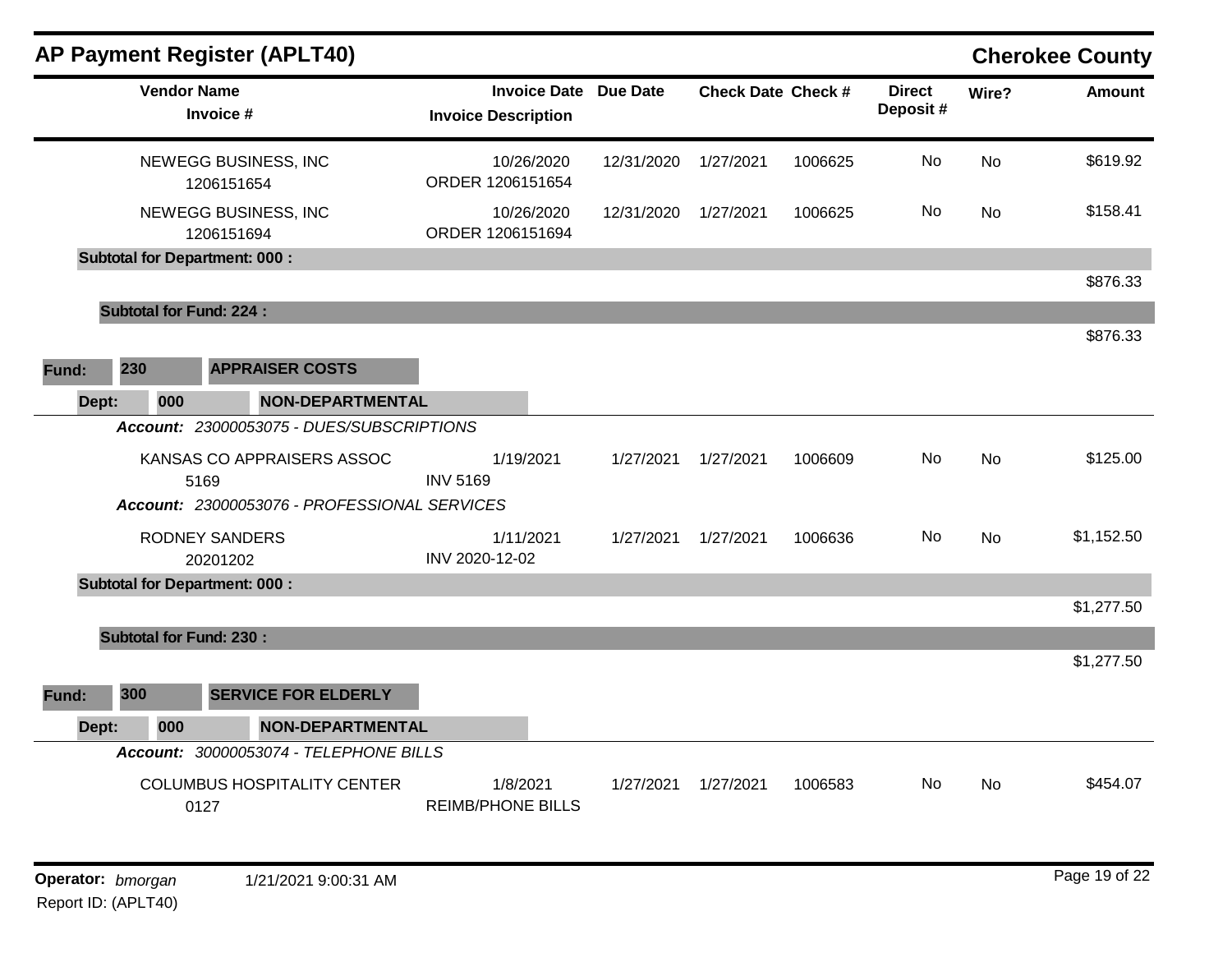|       |                                | <b>AP Payment Register (APLT40)</b>                                                                         |                  |                                                            |            |                           |         |                           |           | <b>Cherokee County</b> |
|-------|--------------------------------|-------------------------------------------------------------------------------------------------------------|------------------|------------------------------------------------------------|------------|---------------------------|---------|---------------------------|-----------|------------------------|
|       | <b>Vendor Name</b>             | Invoice #                                                                                                   |                  | <b>Invoice Date Due Date</b><br><b>Invoice Description</b> |            | <b>Check Date Check #</b> |         | <b>Direct</b><br>Deposit# | Wire?     | <b>Amount</b>          |
|       | <b>CENTURYLINK</b>             | 0127                                                                                                        |                  | 1/8/2021<br>ACCT 313571296                                 | 1/27/2021  | 1/27/2021                 | 1006576 | No                        | <b>No</b> | \$83.95                |
|       | <b>CENTURYLINK</b>             | 0127 EL                                                                                                     |                  | 1/8/2021<br>ACCT 313355170                                 | 1/27/2021  | 1/27/2021                 | 1006576 | No.                       | No        | \$93.74                |
|       |                                | <b>Subtotal for Department: 000:</b>                                                                        |                  |                                                            |            |                           |         |                           |           |                        |
|       |                                |                                                                                                             |                  |                                                            |            |                           |         |                           |           | \$631.76               |
|       | <b>Subtotal for Fund: 300:</b> |                                                                                                             |                  |                                                            |            |                           |         |                           |           |                        |
|       |                                |                                                                                                             |                  |                                                            |            |                           |         |                           |           | \$631.76               |
| Fund: | 330                            | <b>SEWER DISTRICT#1 OPER</b>                                                                                |                  |                                                            |            |                           |         |                           |           |                        |
| Dept: | 000                            | <b>NON-DEPARTMENTAL</b>                                                                                     |                  |                                                            |            |                           |         |                           |           |                        |
|       |                                | Account: 33000053072 - GAS, ELECTRIC, WATER                                                                 |                  |                                                            |            |                           |         |                           |           |                        |
|       |                                | <b>EMPIRE DISTRICT ELECTRIC COMPANY</b><br>866807-56-3 SEWER 02<br>Account: 33000053089 - OTHER CONTRACTUAL |                  | 12/31/2020<br>ACCT #866807-56-3                            | 12/31/2020 | 1/27/2021                 | 1006593 | No                        | <b>No</b> | \$261.29               |
|       |                                | <b>FOUR STATE PRINTING</b><br>1 SEWER                                                                       | <b>ENVELOPES</b> | 1/8/2021                                                   | 1/27/2021  | 1/27/2021                 | 1006599 | No                        | <b>No</b> | \$19.89                |
|       |                                | <b>Subtotal for Department: 000:</b>                                                                        |                  |                                                            |            |                           |         |                           |           |                        |
|       |                                |                                                                                                             |                  |                                                            |            |                           |         |                           |           | \$281.18               |
|       |                                | <b>Subtotal for Fund: 330:</b>                                                                              |                  |                                                            |            |                           |         |                           |           |                        |
|       |                                |                                                                                                             |                  |                                                            |            |                           |         |                           |           | \$281.18               |
| Fund: | 413                            | <b>ATTORNEY APPLICATION</b>                                                                                 |                  |                                                            |            |                           |         |                           |           |                        |
| Dept: | 000                            | <b>NON-DEPARTMENTAL</b>                                                                                     |                  |                                                            |            |                           |         |                           |           |                        |
|       |                                | Account: 41300053029 - MISC SUPPLIES                                                                        |                  |                                                            |            |                           |         |                           |           |                        |
|       | <b>ARVEST BANK</b>             | <b>127 ATT1</b>                                                                                             |                  | 12/31/2020<br>ACCT 4485630001141944                        | 12/31/2020 | 1/27/2021                 | 1006567 | No                        | No        | \$160.81               |
|       |                                |                                                                                                             |                  |                                                            |            |                           |         |                           |           |                        |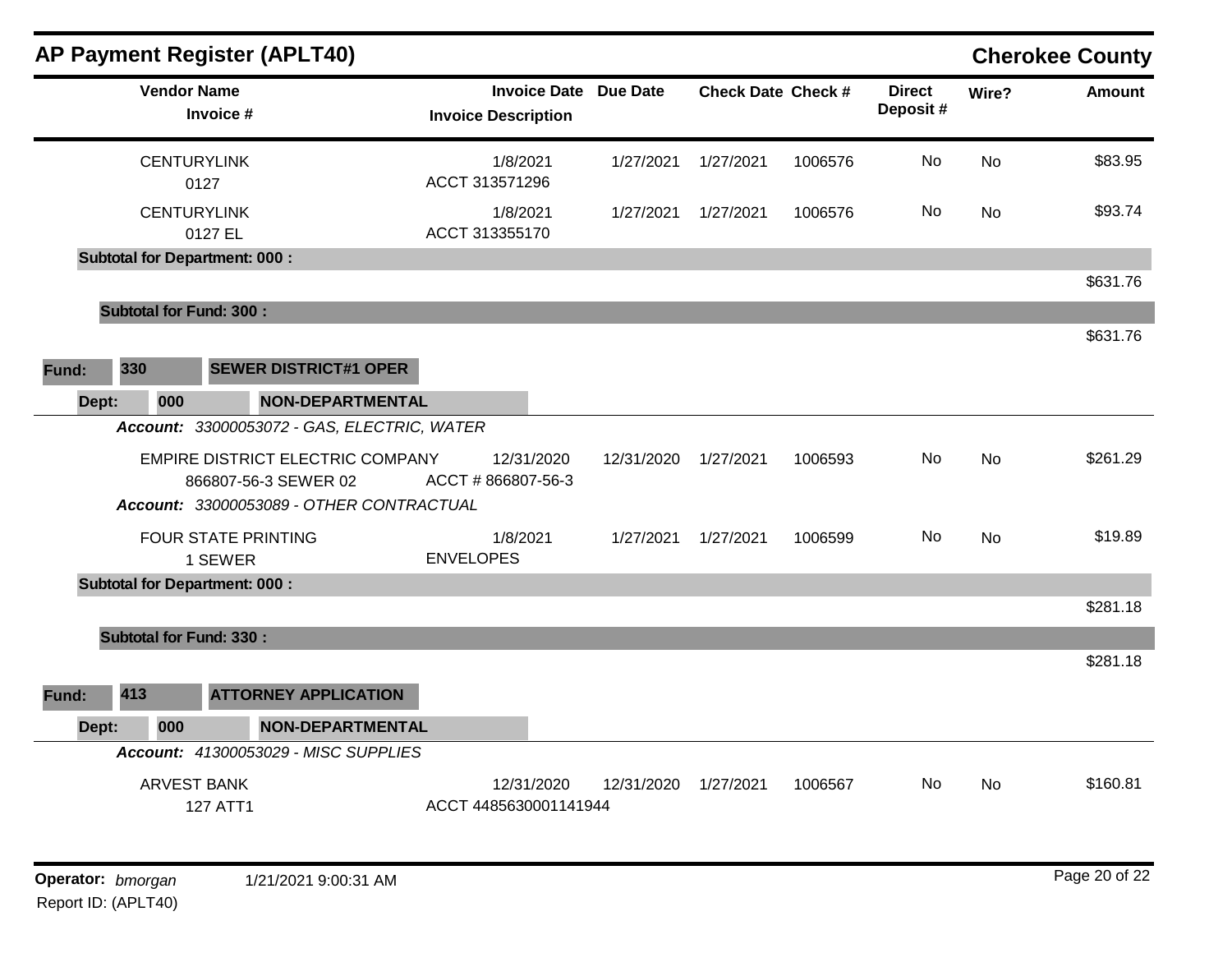|       |                                      | <b>AP Payment Register (APLT40)</b>  |                            |            |                              |                           |         |                                   |           | <b>Cherokee County</b> |
|-------|--------------------------------------|--------------------------------------|----------------------------|------------|------------------------------|---------------------------|---------|-----------------------------------|-----------|------------------------|
|       | <b>Vendor Name</b><br>Invoice #      |                                      | <b>Invoice Description</b> |            | <b>Invoice Date Due Date</b> | <b>Check Date Check #</b> |         | <b>Direct</b><br>Deposit #        | Wire?     | Amount                 |
|       | <b>ARVEST BANK</b><br><b>127 ATT</b> |                                      | ACCT 4485630001141936      | 12/29/2020 | 12/31/2020                   | 1/27/2021                 | 1006567 | No                                | <b>No</b> | \$118.36               |
|       | <b>Subtotal for Department: 000:</b> |                                      |                            |            |                              |                           |         |                                   |           | \$279.17               |
|       | <b>Subtotal for Fund: 413:</b>       |                                      |                            |            |                              |                           |         |                                   |           |                        |
|       |                                      |                                      |                            |            |                              |                           |         |                                   |           | \$279.17               |
| Fund: | 490                                  | <b>SPECIAL LAW ENFORCEM</b>          |                            |            |                              |                           |         |                                   |           |                        |
| Dept: | 000                                  | <b>NON-DEPARTMENTAL</b>              |                            |            |                              |                           |         |                                   |           |                        |
|       |                                      | Account: 49000053300 - MISC PAID OUT |                            |            |                              |                           |         |                                   |           |                        |
|       | <b>ARVEST BANK</b><br>1231 SH3       |                                      | ACCT 4485-6380-0022-8604   | 12/24/2020 | 12/31/2020                   | 1/27/2021                 | 1006567 | No                                | <b>No</b> | \$2,134.02             |
|       | <b>ARVEST BANK</b><br>1231           |                                      | ACCT 4485-6300-0114-1670   | 12/18/2020 | 12/31/2020                   | 1/27/2021                 | 1006567 | No                                | <b>No</b> | \$487.46               |
|       | <b>ARVEST BANK</b><br>1231 SH2       |                                      | ACCT 4485-6300-0114-1712   | 12/19/2020 | 12/31/2020                   | 1/27/2021                 | 1006567 | No                                | <b>No</b> | \$486.54               |
|       | <b>Subtotal for Department: 000:</b> |                                      |                            |            |                              |                           |         |                                   |           |                        |
|       |                                      |                                      |                            |            |                              |                           |         |                                   |           | \$3,108.02             |
|       | <b>Subtotal for Fund: 490:</b>       |                                      |                            |            |                              |                           |         |                                   |           |                        |
|       |                                      |                                      |                            |            |                              |                           |         |                                   |           | \$3,108.02             |
|       |                                      |                                      |                            |            |                              |                           |         | Total for Bank 1 Account 1120298: |           | \$121,485.48           |
|       |                                      |                                      |                            |            |                              |                           |         | ***** Total Invoices Paid:        |           | \$121,485.48           |